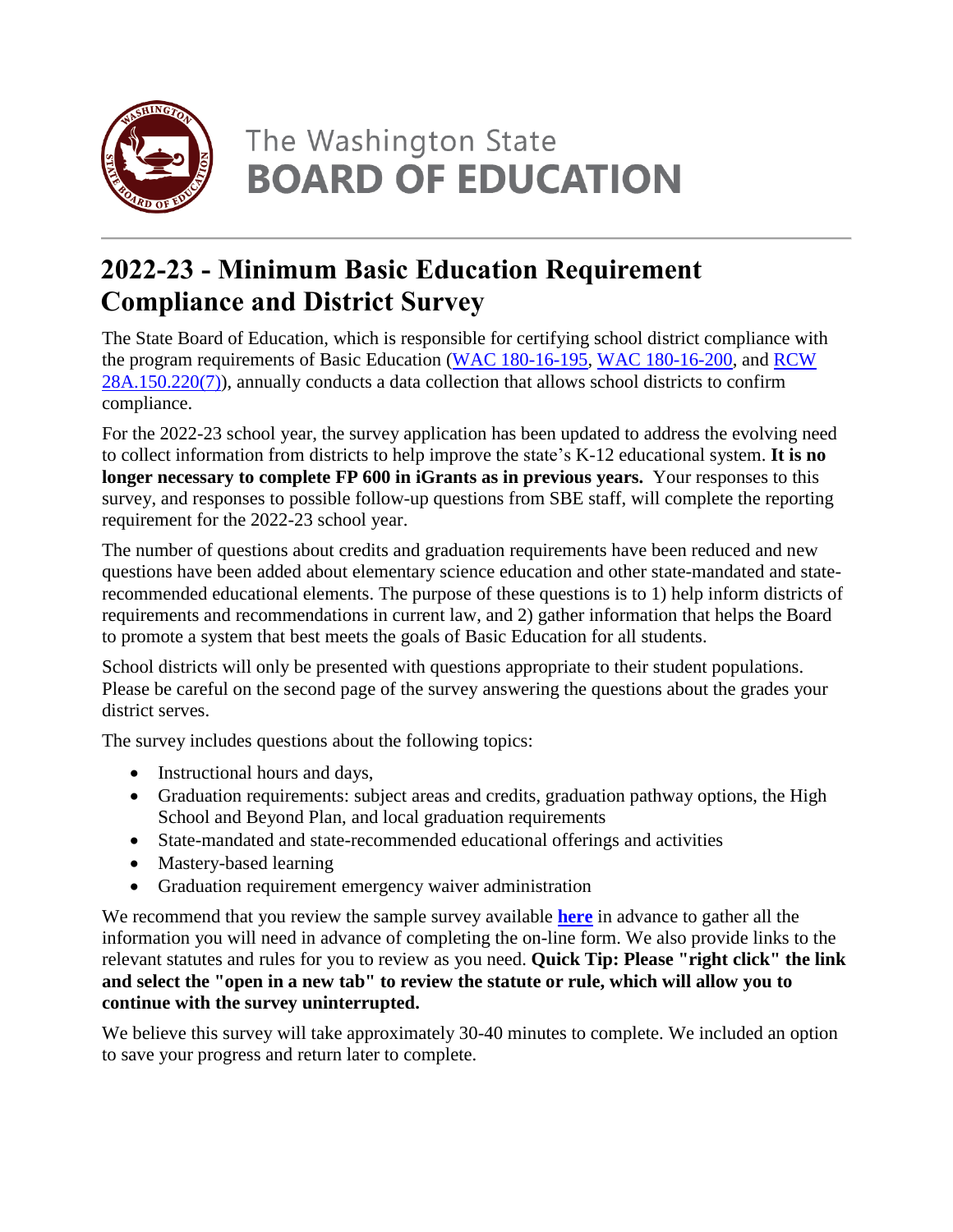Please submit the survey on or before **Friday, August 18, 2022.**

Please forward any questions you might have to sbe@k12.wa.us. Please include the words "Basic Ed Collection" in the subject line.

#### **NEW THIS YEAR:**

- This year, we added a **"Save and Continue"** function that allows you to save work, end the session, and return to the survey at a later time. Look in the lower right corner of the survey screen for the words **"save and continue later"***.* After selecting this option and providing your email address, a link to re-access the survey will be sent to you, which you may forward to another person as needed.
- At the end of the survey, you will have the chance to **Review your Responses** and go back to change responses as needed.
- You will also receive an **email confirmation with a PDF attachment** showing your responses to the survey prompts.

| 1) District Name and Leadership<br>Name of the School District |                                                                                                   |  |
|----------------------------------------------------------------|---------------------------------------------------------------------------------------------------|--|
| Superintendent's Name:                                         |                                                                                                   |  |
| Superintendent's Email Address                                 |                                                                                                   |  |
| survey responses                                               | 2) Name and contact information of you or the person we should contact if we have questions about |  |
| <b>First Name:</b>                                             |                                                                                                   |  |
| Last Name:                                                     |                                                                                                   |  |
| Email:                                                         |                                                                                                   |  |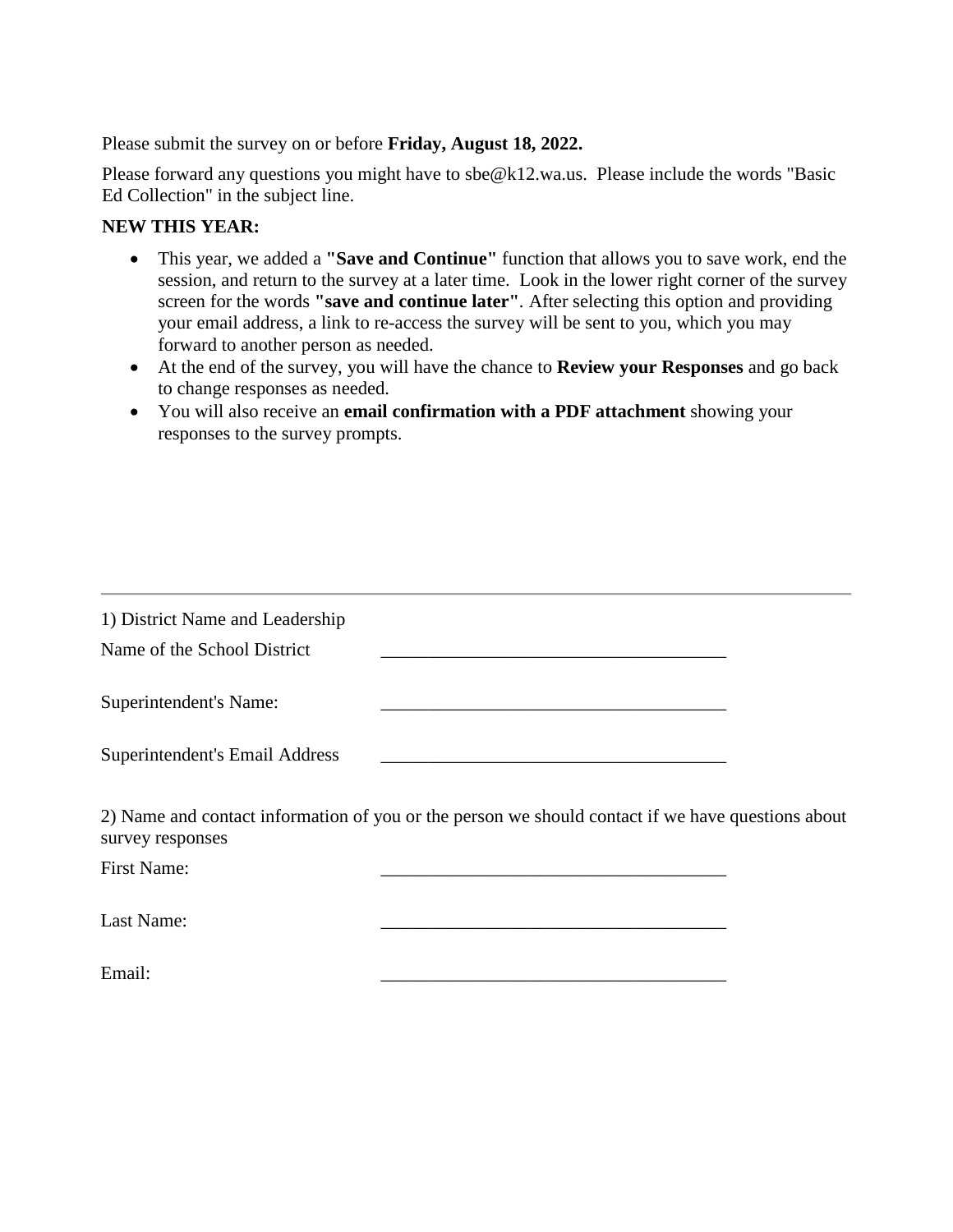### **Grades Offered**

3) Which of the following best describes the range of grades offered in your school district?

 $(X - 12)$   $(X - 4)$   $(X - 5)$   $(X - 6)$   $(X - 7)$   $(X - 8)$  ( ) Other

*If "Other"* 4) Please mark all of the grades that are offered in your school district.

| [ ] Kindergarten [ ] 1st Grade [ ] 2nd Grade [ ] 3rd Grade [ ] 4th Grade |  |  |
|--------------------------------------------------------------------------|--|--|
| [] 5th Grade [] 6th Grade [] 7th Grade [] 8th Grade [] 9th Grade         |  |  |
| [] 10th Grade [] 11th Grade [] 12th Grade                                |  |  |

5) How many schools in the district serve 12th grade students?

#### **Days of Instruction and Waivers**

By answering the following questions, school districts provide prospective assurance of meeting minimum requirements of the program of basic education as described in RCW [28A.150](https://app.leg.wa.gov/rcw/default.aspx?cite=28a.150) for the 2022-23 school year.

The State Board of Education has a FAQ on [instructional](https://www.sbe.wa.gov/faqs/instructional_hours) hours and the Office of Superintendent of Public Instruction has released [Bulletin](https://www.k12.wa.us/sites/default/files/public/bulletinsmemos/bulletins2022/Bulletin_026-22.pdf) 026-22 regarding options for instructional funding models for the 2022-23 school year. WAC [180-16-195](https://app.leg.wa.gov/wac/default.aspx?cite=180-16-195) and WAC [180-16-200](https://app.leg.wa.gov/wac/default.aspx?cite=180-16-200) have also been updated.

If the school district has questions about its compliance status, please email sbe@k12.wa.us and a State Board of Education (SBE) staff member will contact you.

*Quick tip: To open links, we recommend right-clicking on links and selecting "open link in new tab"*

6) Minimum 180-Day School Year (RCW [28A.150.220,](http://app.leg.wa.gov/RCW/default.aspx?cite=28A.150.220) RCW [28A.150.203,](http://app.leg.wa.gov/RCW/default.aspx?cite=28A.150.203) RCW [28A.150.315\)](http://apps.leg.wa.gov/rcw/default.aspx?cite=28A.150.315)

The school year is accessible to all legally eligible students and consists of at least 180 school days for students in grades K-12, inclusive of any waivers granted by the Superintendent of Public Instruction. A district that has been granted a waiver of the minimum 180-day school year requirement is considered in compliance, provided the district meets the conditions of the waiver.

Will your school district make accessible to all legally eligible students 180 days of instruction?

( ) Yes, we have a 2022-23 calendar planned with 180 or more days

( ) No, we have a waiver to offer less than 180 days for the 2022-23 school year

( ) Other

7) Please explain your "other" calendar plan for the 2022-2023 school year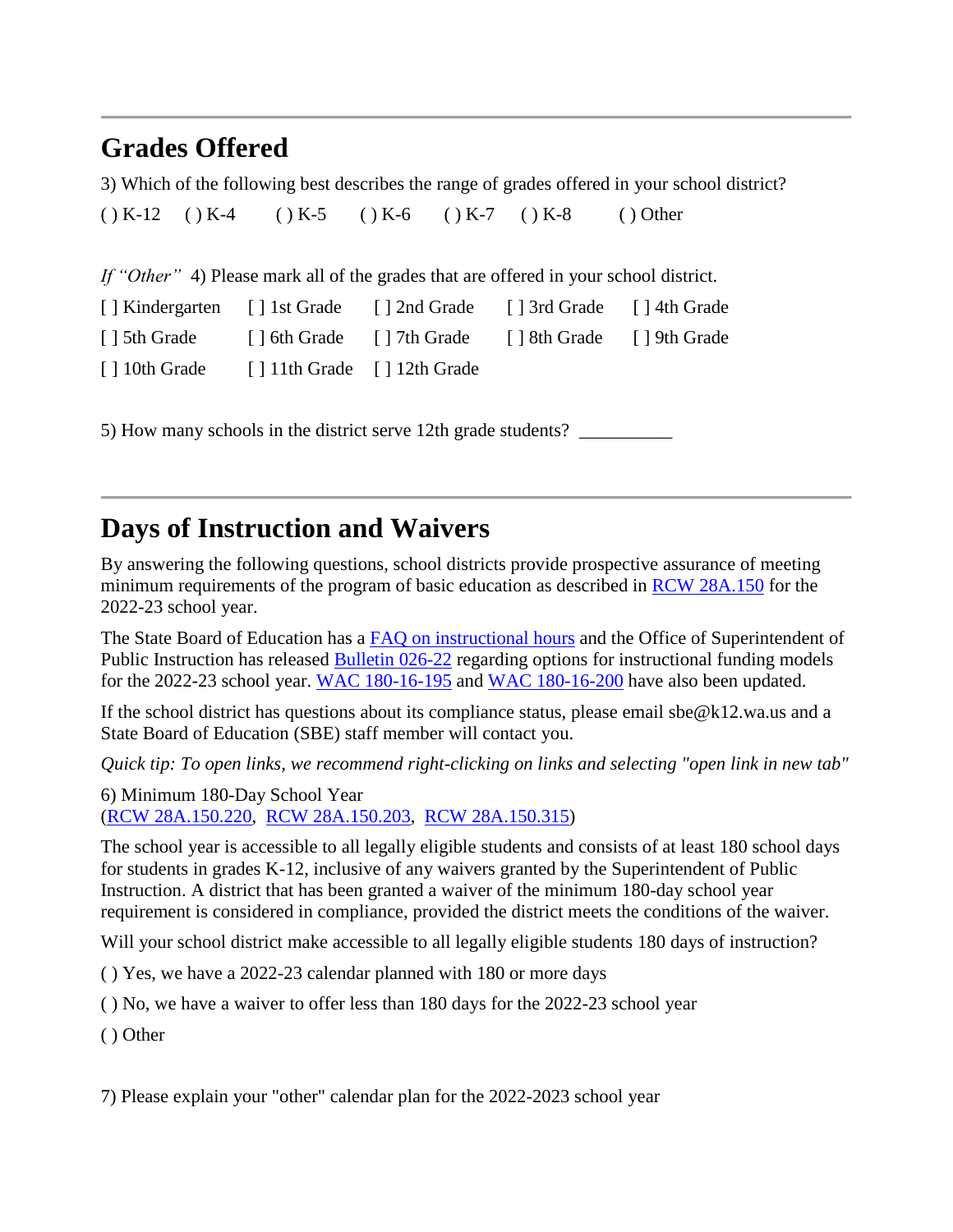|                                                                                                                                                                                     | <b>Yes</b>         | N <sub>0</sub> |
|-------------------------------------------------------------------------------------------------------------------------------------------------------------------------------------|--------------------|----------------|
| 180-Day Waiver for improvement of student learning (i.e. professional<br>development, parent-teacher conferencing beyond five days, transition days,<br>alternative calendar, etc.) | $\left( \right)$   | ( )            |
| Economy and Efficiency Waiver (i.e. four day school week for districts under<br>500 students)                                                                                       | $\left( \right)$   |                |
| A Parent-Teacher Conferencing Waiver                                                                                                                                                | $\left( \right)$   |                |
| A Waiver due to emergency closure                                                                                                                                                   | $\left( \right)$   |                |
| A Waiver for other reasons                                                                                                                                                          | $\left( \ \right)$ |                |

*If "Waiver"* 8) Which waiver(s) from the 180-day requirement did the district receive? Please select each type of waiver that applies to your school district.

10) How many school days will the district offer in the regular school year after the use of any and all waivers from the 180-day requirement? **\_\_\_\_\_\_\_\_\_\_\_\_\_\_\_\_\_\_\_\_\_**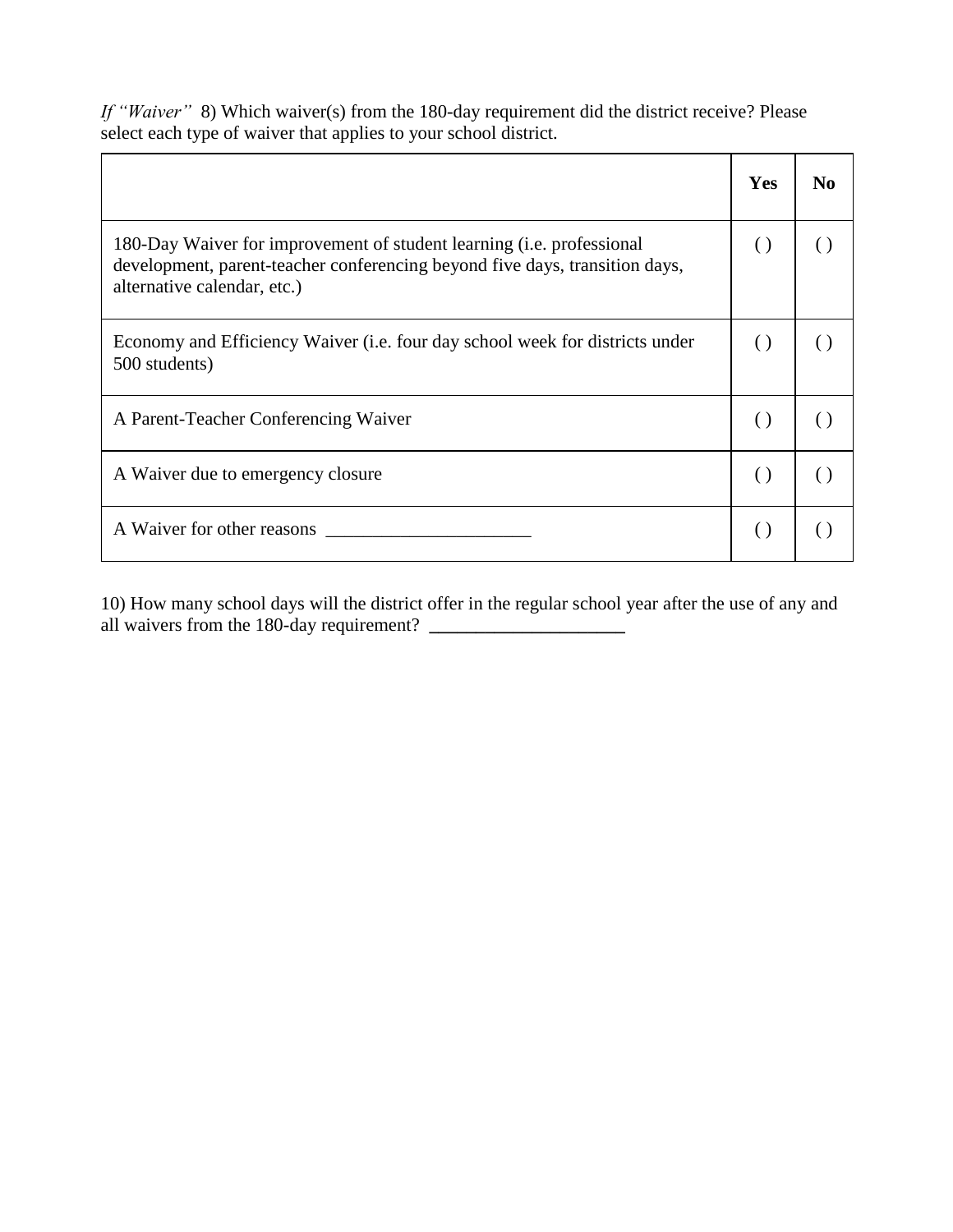# **Instructional Hours and Climate Surveys**

11) Kindergarten Minimum Instructional Hour Offering (RCW [28A.150.220,](http://app.leg.wa.gov/RCW/default.aspx?cite=28A.150.220) RCW [28A.150.205,](http://app.leg.wa.gov/RCW/default.aspx?cite=28A.150.205) RCW [28A.150.315\)](http://apps.leg.wa.gov/rcw/default.aspx?cite=28A.150.315)

Will the school district make available to students enrolled in kindergarten at least a minimum instructional hour *offering* of 1,000 hours?

( ) Yes

 $()$  No

*If "No"* 12) In the prior question, you indicated that you are offering less than 1,000 hours of instruction to Kindergarteners. If this is an error, please go back and correct this answer. If the response is correct, please provide the number of kindergarten instructional hours and briefly explain why you will not offer at least 1,000 hours of instruction for kindergarten.

#### **Grades 1-12 Minimum Instructional Hour Offering**

(RCW [28A.150.220\(2\),](http://app.leg.wa.gov/RCW/default.aspx?cite=28A.150.220) RCW [28A.150.205,](http://app.leg.wa.gov/RCW/default.aspx?cite=28A.150.205) WAC [180-16-200\)](http://app.leg.wa.gov/wac/default.aspx?cite=180-16-200)

- 13) How will your school district meet the minimum instructional hour offering?
- ( ) Approach A (District-wide average of at least 1,000 instructional hours in grades 1-8 and at least 1,080 instructional hours in grades 9-12)
- ( ) Approach B (District-wide average of at least 1,027 hours.)
- ( ) Other Approach

*If "Other"* 14) How many instructional hours for grades 1 through 8 will your school district offer? \_\_\_\_\_\_\_\_

*If "Less than 1,000"* 15) Please explain how you believe this meets the 1,000 hour requirement for grades 1 through 8.

*If "Other"* 16) How many instructional hours for grades 9 through 12 will your school district offer? \_\_\_\_\_\_\_\_

*If "Less than 1,080"* 17) Please explain how you believe this meets the 1,080 hour requirement for grades 9 through 12 \_\_\_\_\_\_\_\_\_\_\_\_\_\_\_\_\_\_\_\_\_\_\_\_\_\_\_\_\_\_\_\_\_\_\_\_\_\_

*If "High School"* 18) How many credits does a typical high school student have the opportunity to earn in your district in a single calendar year?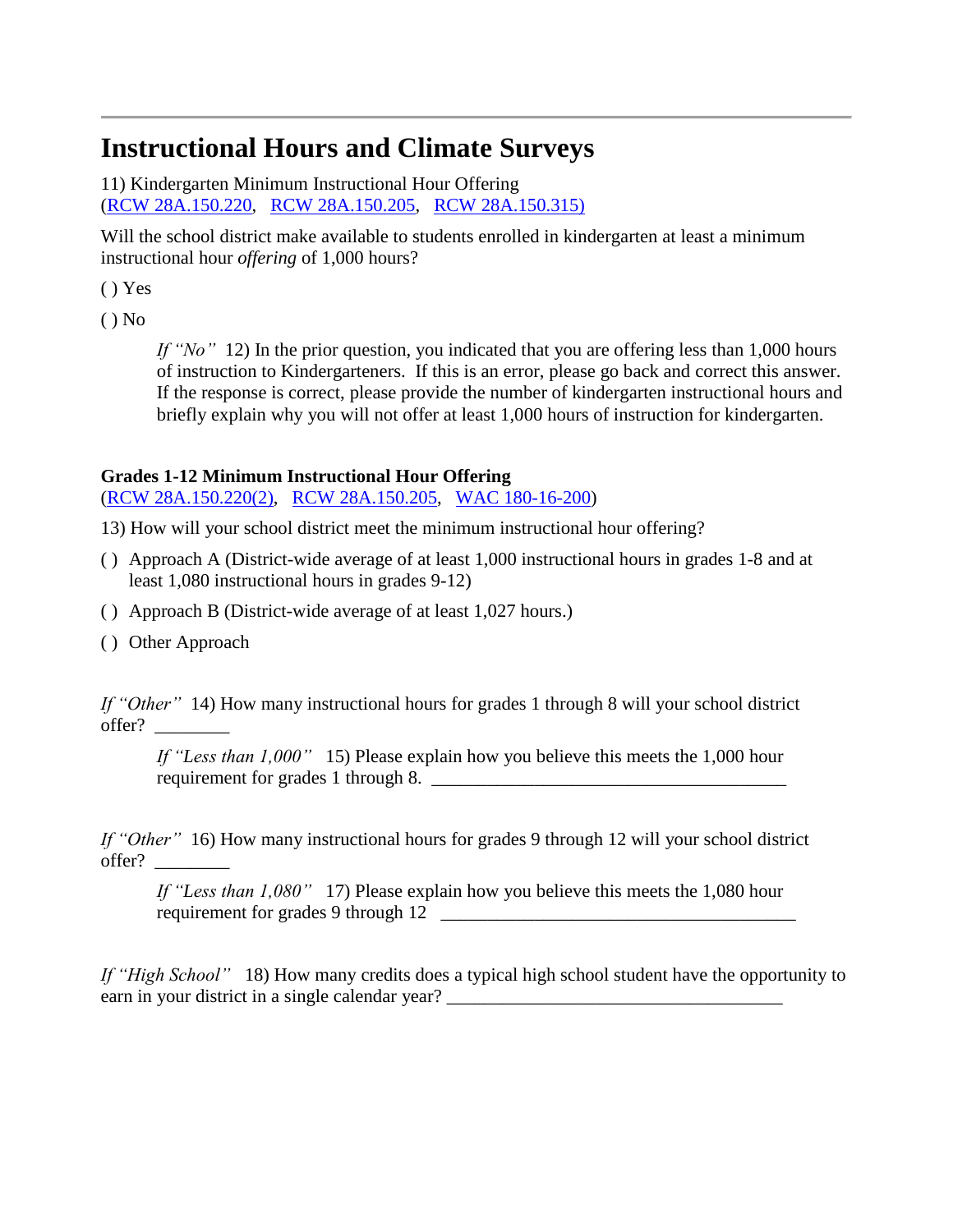20) Has the district adopted a Continuity of Operations Plan to transition to modalities other than inperson in the event of an emergency? (WAC [180-16-212\)](https://apps.leg.wa.gov/wac/default.aspx?cite=180-16-212)

( ) Yes

( ) No

*If "No"*21) In the prior question, you indicated that you have not adopted a Continuity of Operations Plan, which is required under WAC 180-16-212. If this is an error, please go back and correct this answer. If your response is correct, please briefly explain why the school district has not adopted a Continuity of Operations Plan.

22) Will your school district administer the Healthy Youth Survey to students at the next statewide administration?

( ) Yes

( ) No

( ) The district does not serve students above 5th grade

23) Will your school district administer a school climate survey (other than the Healthy Youth Survey)?

( ) Yes

 $()$  No

24) For each of the following, please let us know if they will be included in your school climate survey:

|                               | Yes                | N <sub>0</sub> |
|-------------------------------|--------------------|----------------|
| <b>Students</b>               | $\left( \ \right)$ | (              |
| Parents                       | $\left( \ \right)$ |                |
| Teachers                      | $\left( \ \right)$ | (              |
| Other school staff            | $\left( \ \right)$ | (              |
| Other survey recipients _____ |                    |                |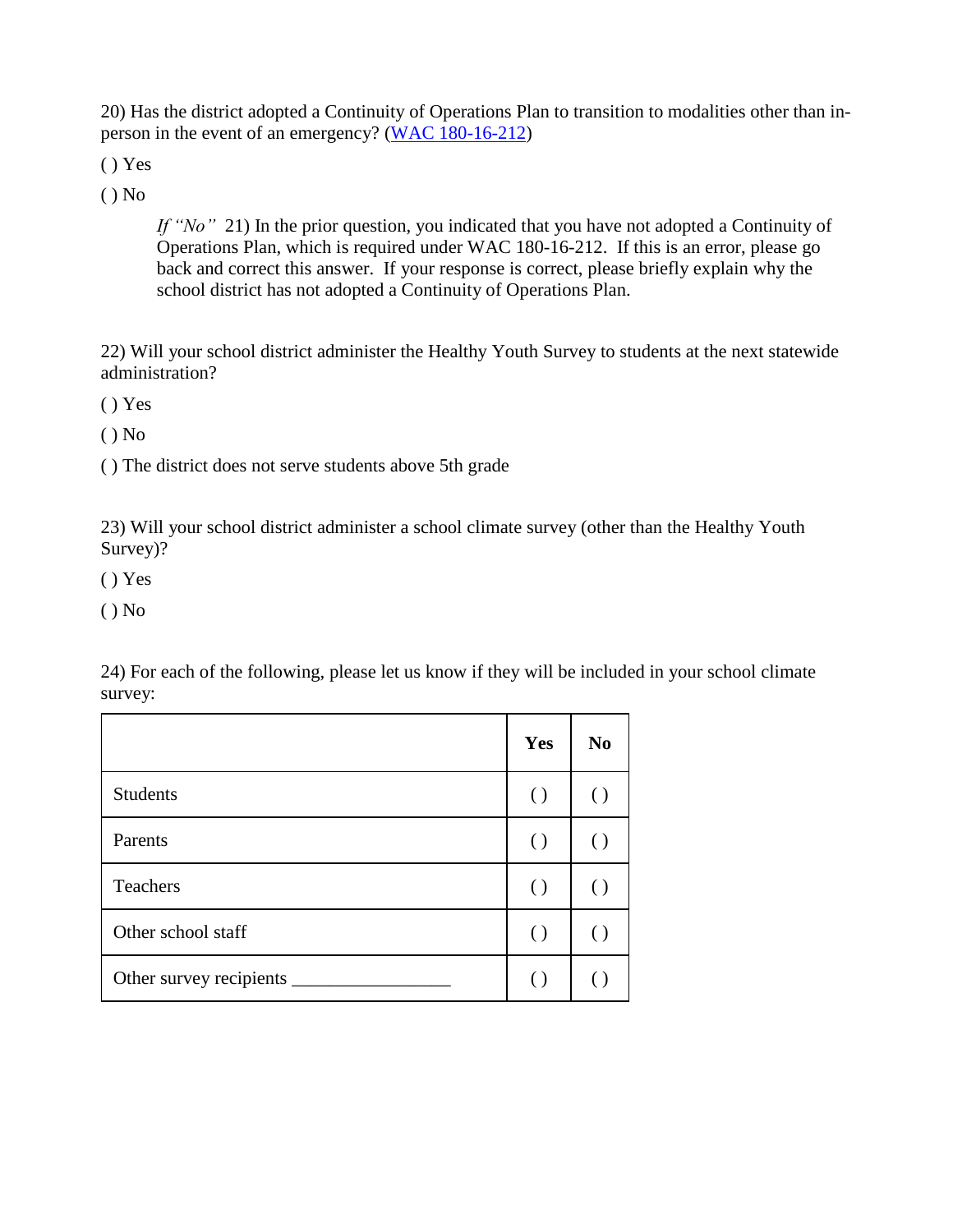25) Which grade levels participate in the school climate survey? (Mark all that apply)

| [] Kindergarten [] 1st Grade |                                         | [] 2nd Grade [] 3rd Grade [] 4th Grade              |  |
|------------------------------|-----------------------------------------|-----------------------------------------------------|--|
| [ ] 5th Grade                |                                         | [] 6th Grade [] 7th Grade [] 8th Grade [] 9th Grade |  |
| [ ] 10th Grade               | $\lceil$ 11th Grade $\lceil$ 12th Grade |                                                     |  |

27) Who supports the survey creation, collection, and analysis of your school climate survey data?

( ) Center for Educational Effectiveness (CEE)

( ) Panorama

( ) The district conducts its own survey

( ) Other - Write In (Required): \_\_\_\_\_\_\_\_\_\_\_\_\_\_\_\_\_\_\_\_\_

*If "No"* 28) Why has the district chosen to not administer a school climate survey? (Please mark all that apply)

[ ] We do not have the staff resources to implement one

[ ] We do not want to take time away from instruction to conduct a survey

[] We do not believe a survey would yield useful information

[ ] We do not know how to conduct a survey like this

[ ] We cannot afford the cost

[ ] Other - Write In (Required): \_\_\_\_\_\_\_\_\_\_\_\_\_\_\_\_\_\_\_\_\_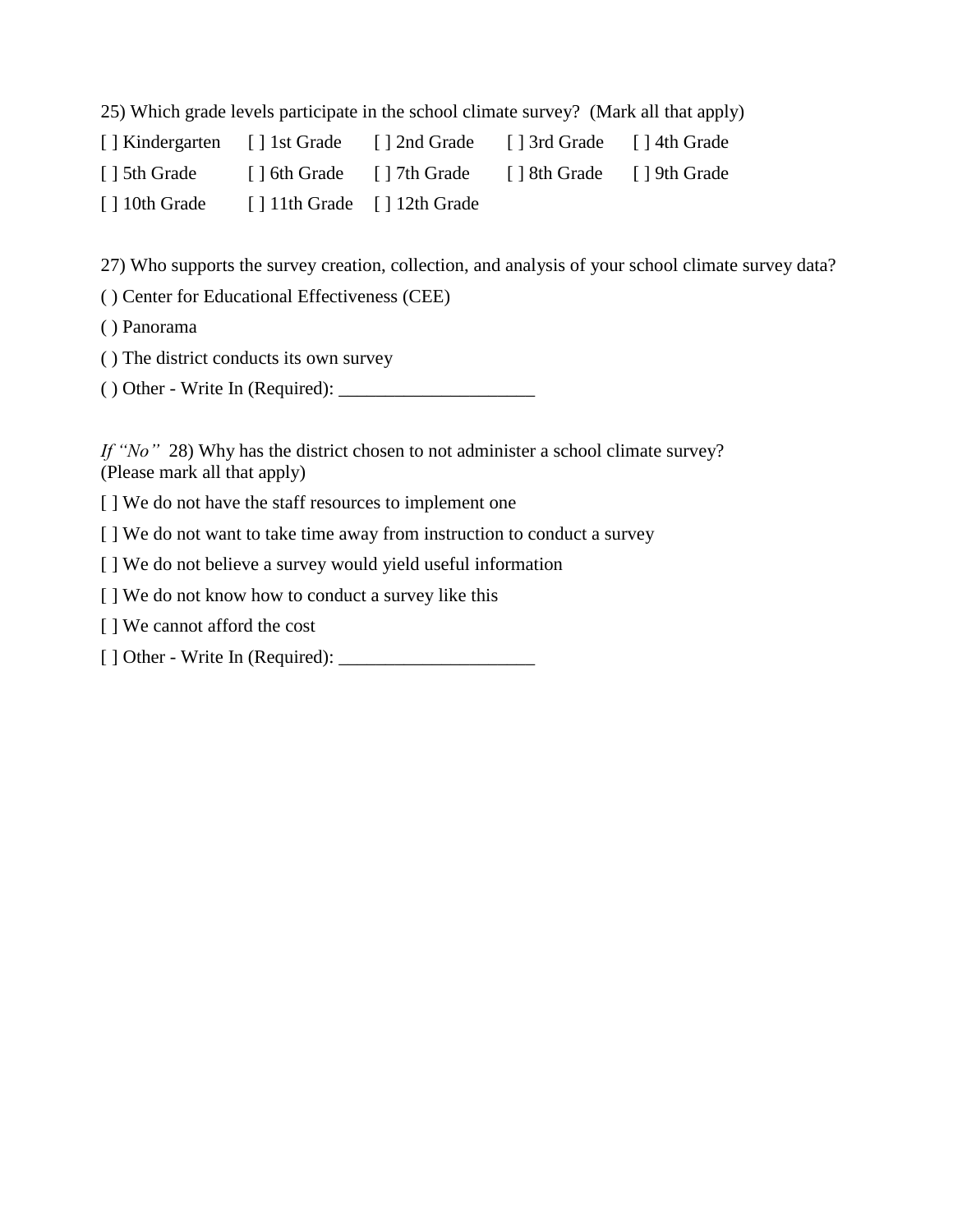# **Elementary Science Instruction**

*If "Elementary"* 29) Please indicate whether your school district has each of the following in place regarding your elementary science instructional program

|                                                                                                                                           | Yes              | N <sub>0</sub>     |
|-------------------------------------------------------------------------------------------------------------------------------------------|------------------|--------------------|
| The district has a policy requiring a certain number of instructional minutes for<br>science in grades K-5.                               | $\left( \right)$ | $\left( \right)$   |
| Elementary schools allocate specific time for science instruction in their master<br>schedule.                                            | $\left( \right)$ | $\left( \right)$   |
| The district has a policy to prevent elementary students from being pulled out for<br>learning support during science instructional time. | $\left( \right)$ | $\left( \ \right)$ |
| All elementary teachers are provided with professional learning on teaching<br>science aligned to state standards.                        | $\left( \right)$ | $\left( \right)$   |
| All elementary teachers have access to a science curriculum aligned to state<br>standards.                                                | $\left( \right)$ | $\left( \ \right)$ |
| All elementary teachers have access to hands-on materials needed to teach<br>science aligned to state standards.                          | $\left( \right)$ | $\left( \ \right)$ |
| The district expects elementary science will be included as part of each<br>elementary school's improvement plan.                         | $\left( \right)$ | ( )                |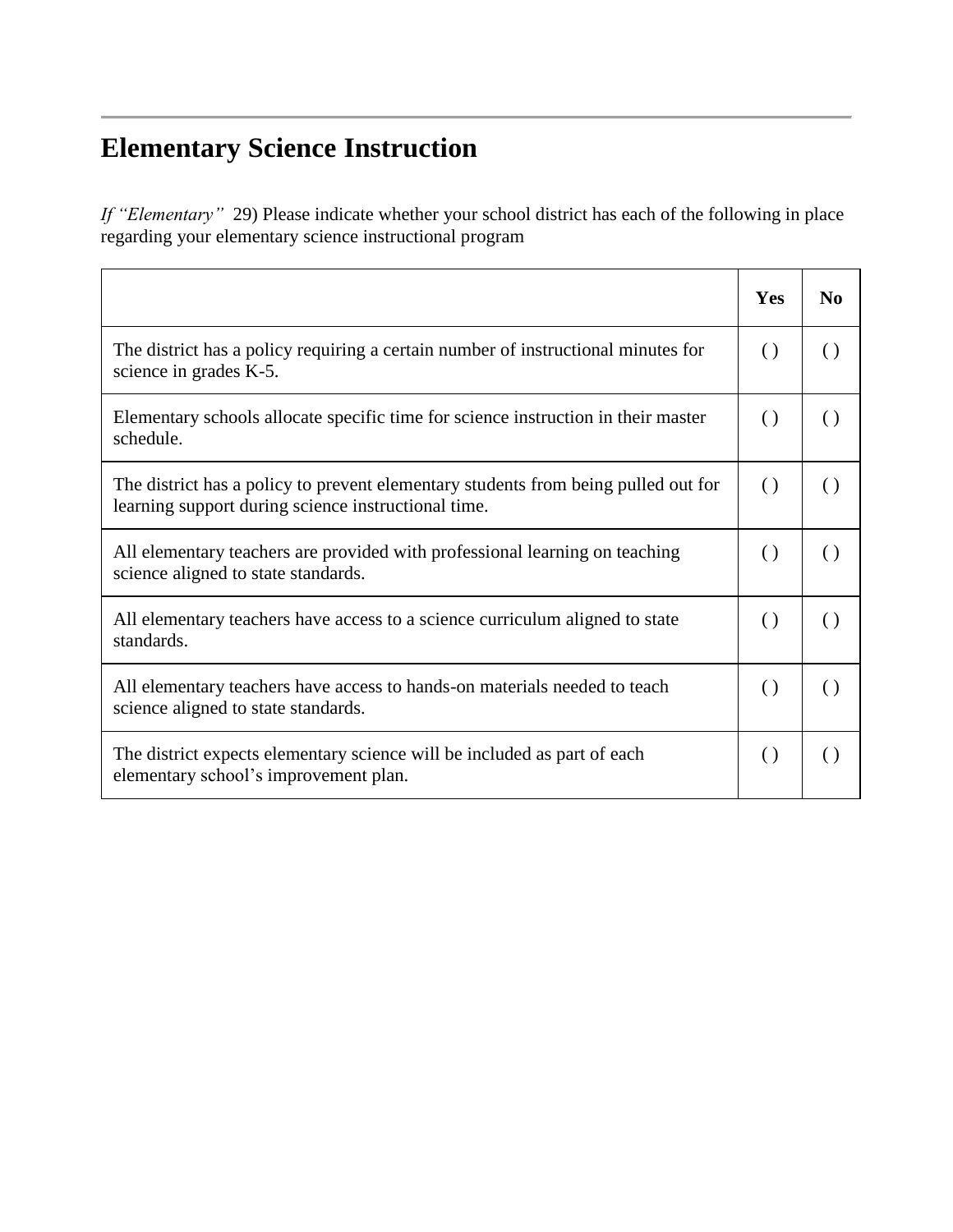# **Graduation Requirements: Subject Areas and Credits and Local Graduation Requirements (HS Only)**

The three components of Washington graduation requirements are:

- 1. subject area and credit requirements (WAC [180-51-210\)](https://apps.leg.wa.gov/wac/default.aspx?cite=180-51-210),
- 2. the High School and Beyond Plan (WAC [180-51-220\)](https://apps.leg.wa.gov/wac/default.aspx?cite=180-51-220), and
- 3. graduation pathway options (WAC [180-51-230\)](https://apps.leg.wa.gov/wac/default.aspx?cite=180-51-230)

The following questions provide assurance that districts' graduation requirements align with state minimum graduation requirements for the 2022-23 school year. Also, the Legislature has directed the State Board of Education to survey districts about graduation pathway options. District responses to the questions about graduation pathway options, along with other research, will be used to examine graduation pathway options and make recommendations to the Legislature on removing barriers to implementing graduation pathway options and making the options more equitable for all students.

Questions about local graduation requirements are for informational and research purposes only.

30) For the Class of 2023, will the school district require at least the state minimum core subject area requirements (WAC 180-51-210) to earn a diploma? (Note: Individual students may be awarded certain waivers of graduation requirements, such as the graduation requirement emergency waiver due to the COVID-19 pandemic (GREW)).

- 4 credits of English
- 3 credits of math (including the courses specified in WAC 180-51-210)
- 3 credits of social studies (including the courses specified in WAC 180-51-210)
- 3 credits of science (including at least 2 credits of lab science)
- 0.5 credits of health
- 1.5 credits of physical education
- 1 credit of arts
- 1 credit of Career and Technical Education (or a course that meets program standards for an exploratory Career and Technical Education course)

#### ( ) Yes

 $()$  No

*If "No"* 31) In the prior question, you indicated that you do not require all students to complete at least the state minimum core subject area requirements to earn a diploma, which is required under WAC 180-51-210. If this is an error, please go back and correct this answer. If your response is correct, please provide a brief explanation why the school district does not require at least the state minimum core subject area requirements specified in WAC 180-51-210.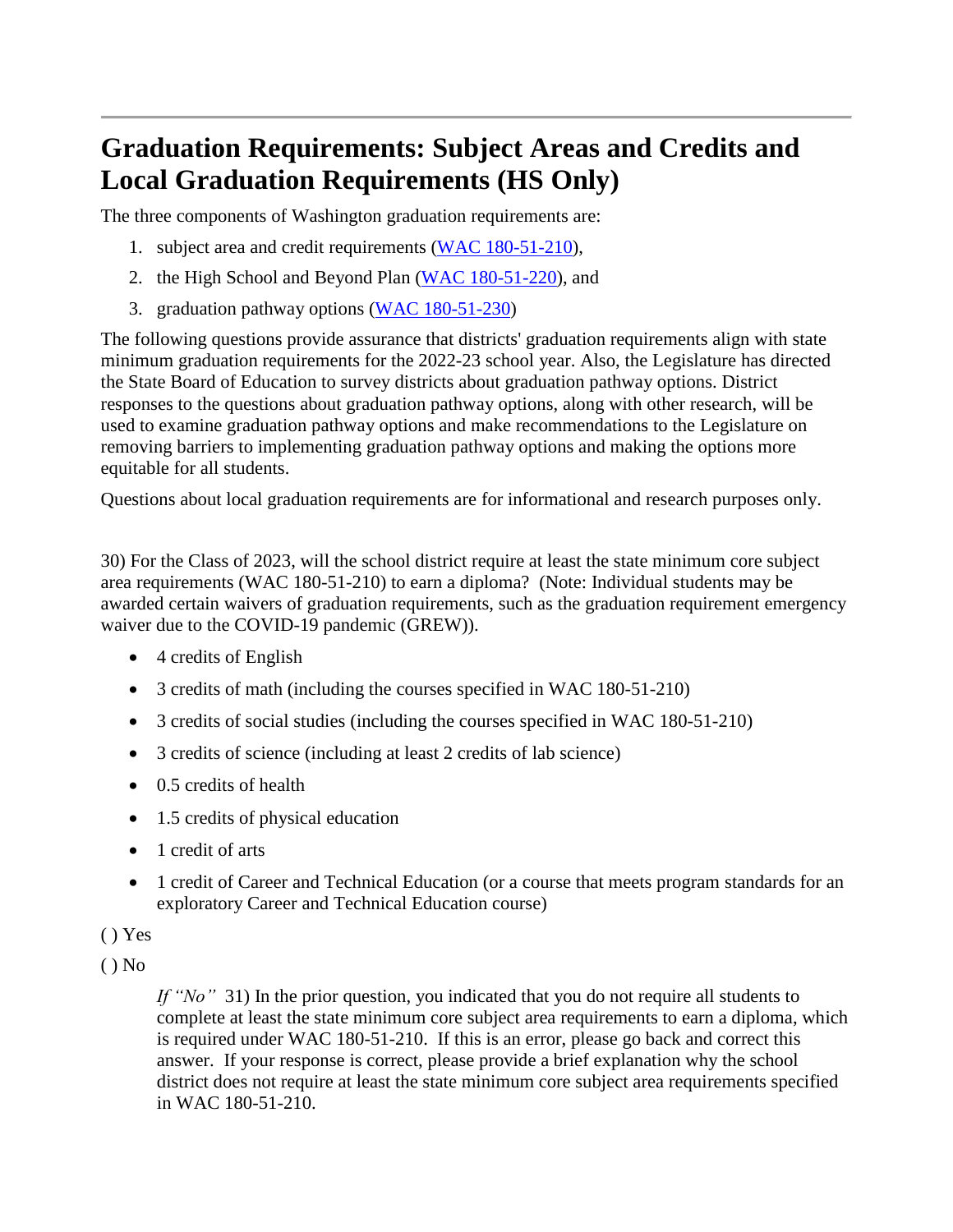32) Does the school district offer the opportunity for high school students to earn flexible subject area requirements, including personalized pathway requirements and electives (WAC 180-51-210)? Including at minimum:

- 2 credits of world languages (which may include American Sign Language)
- 1 arts credit (in addition to 1 core credit in arts)

#### ( ) Yes

 $()$  No

*If "No"* 33) In the prior question, you indicated that you do not offer the opportunity for high school students to earn flexible subject area requirements, which is required under WAC 180-51-210. If this is an error, please go back and correct this answer. If your response is correct, please briefly explain why the district does not offer the opportunity for high school students to earn flexible subject area requirements, including personalized pathway requirements and electives specified WAC 180-51-210.

34) For the Class of 2023, does the district require at least 24 credits for a student to graduate from high school under the framework in Chapter 180-51 WAC? (Note: Individual students may be awarded certain waivers of graduation requirements, such as a waiver of up to two flexible credits for individual circumstances or the graduation requirement emergency waiver due to the COVID-19 pandemic (GREW))

( ) Yes

( ) No

*If* "No" 35) In the prior question, you indicated that you do not require at least 24 credits for a student to graduate, which is required in Chapter 180-51 WAC. If this is an error, please go back and correct this answer. If the response is correct, please briefly explain why the school district does not require at least 24 credits for a student to graduate from high school under the framework in Chapter 180-51 WAC and what elements have yet to be implemented.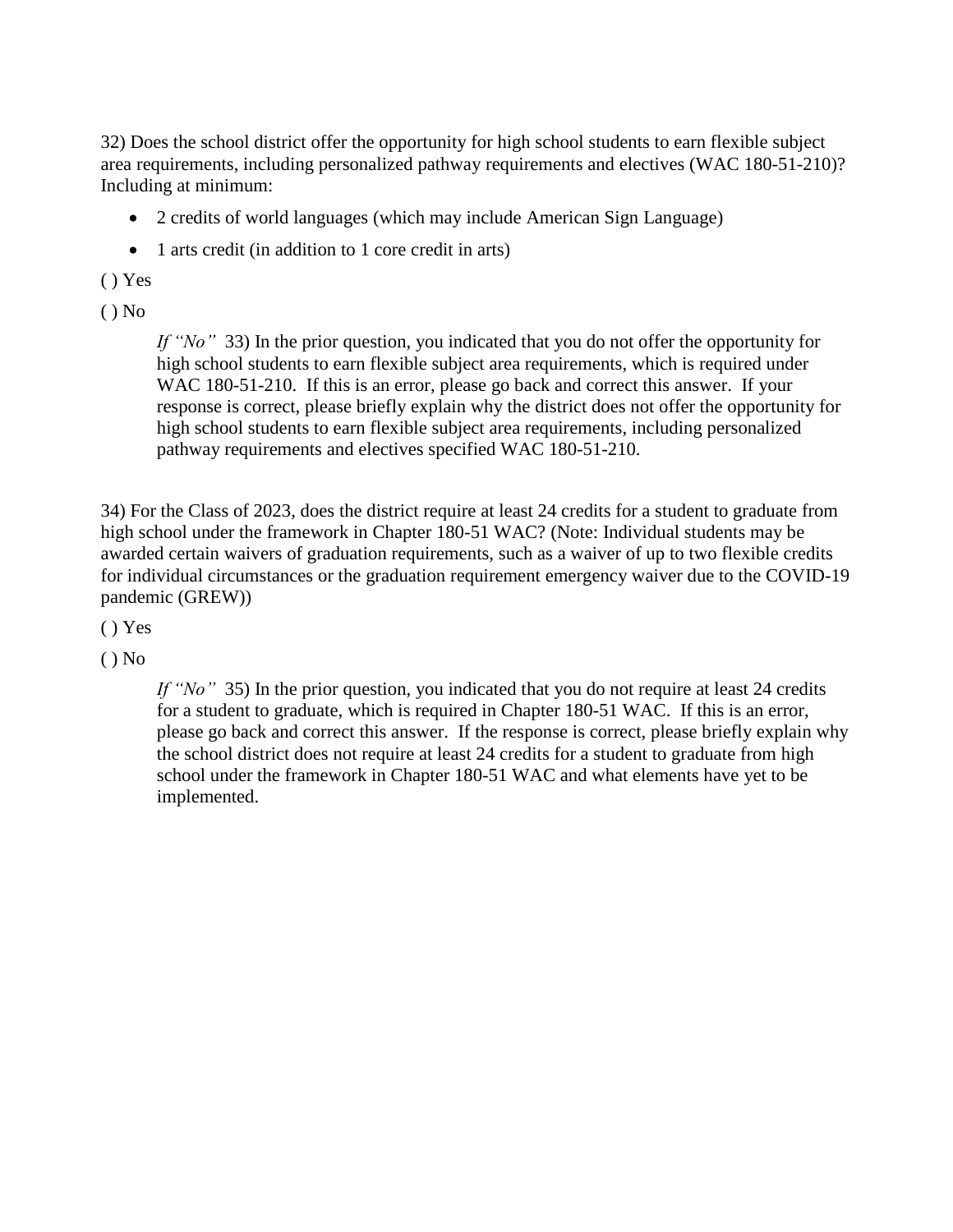# **High School and Beyond Planning (MS and HS Only)**

36) Does the district offer an electronic or online High School and Beyond Plan (HSBP) platform? (WAC [180-51-220\)](https://app.leg.wa.gov/wac/default.aspx?cite=180-51-220)

( ) Yes

 $()$  No

*If "Yes"* 37) To which electronic or online HSBP platform is your district providing students access? (WAC [180-51-220\)](https://app.leg.wa.gov/WAC/default.aspx?cite=180-51-220)

( ) Google Forms/Locally developed platform

( ) Naviance

- ( ) School Data Solutions/WOIS/Homeroom
- ( ) School Links
- ( ) Schoology/Power School
- ( ) Skyward (WSIPC, formerly My Data Solutions)
- ( ) Xello (formerly Career Cruising)
- ( ) Electronic HSBP is Not Available
- ( ) Other Write In (Required): \_\_\_\_\_\_\_\_\_\_\_\_\_\_\_\_\_\_\_\_\_

*If "No"* 38) In the prior question, you indicated that you do not offer an electronic High School and Beyond Plan platform. Electronic High School and Beyond Plans were required starting SY 2020-2021. Please select the school year when this requirement will be implemented.

39) What grade does the district start each student's High School and Beyond Plan?

| $()$ Grade 6  | $()$ Grade 7  | $()$ Grade 8<br>$()$ Grade 9       | $()$ Grade 10 |
|---------------|---------------|------------------------------------|---------------|
| $()$ Grade 11 | $()$ Grade 12 | $( )$ Other - Write In (Required): |               |

*If "Other"* 40) You are seeing this warning because you replied that the High School and Beyond Plan is initiated after the 8th grade. WAC 180-51-220 requires that the High School and Beyond Plan is initiated no later than the 8th grade. Even if you are a K-8 district without a high school, you are still required to initiate the High School and Beyond Plan no later than the 8th grade.

( ) Continue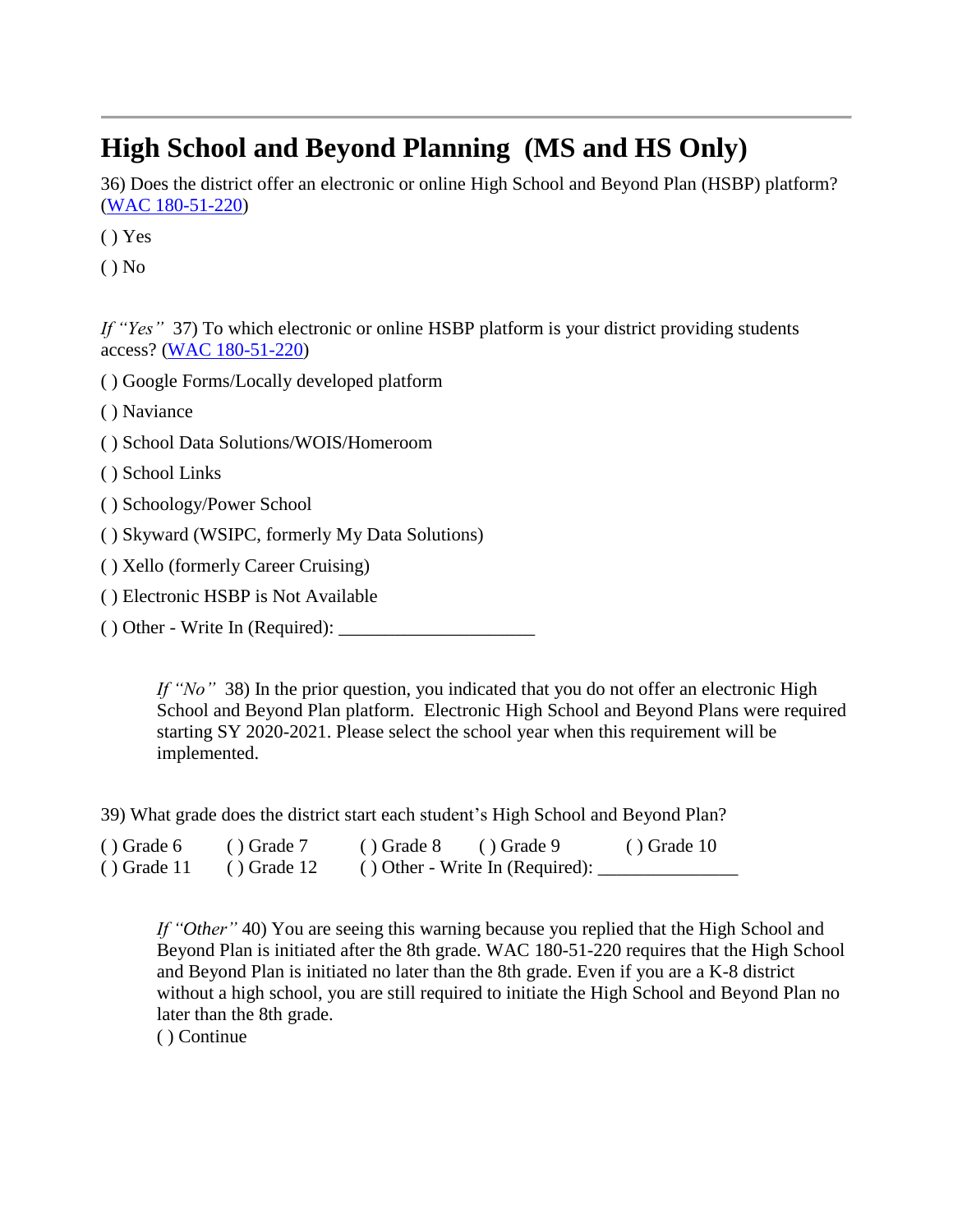# **HSBP Delivery and Graduation Pathways (HS Only)**

- 41) How does the district offer the High School and Beyond Plan (HSBP)?
- ( ) It is offered as a standalone HSBP or career exploration course completed in one term or year
- ( ) It is offered with HSBP components embedded in another course
- ( ) It is offered through Advisory, Homeroom or a series of HSBP activities completed annually
- ( ) It is not offered in school. HSBP activities are completed mainly outside of school hours

 $()$  Other - Write In (Required):

42) Has your school district developed and implemented a district-wide formal plan, policy, or communication protocol for the 2022-23 school year to inform students of the graduation pathway options?

( ) Yes

 $()$  No

*If "No"* 43) In the prior question, you indicated that you do not have a formalized districtwide protocol to inform students of the graduation pathway options. If this is an error, please go back and correct this answer. If the response is correct, please briefly explain why your district has not implemented this important communication element.

44) When do you expect it to be implemented?

- $( ) 2022 23$
- $( ) 2023 24$
- ( ) To Be Determined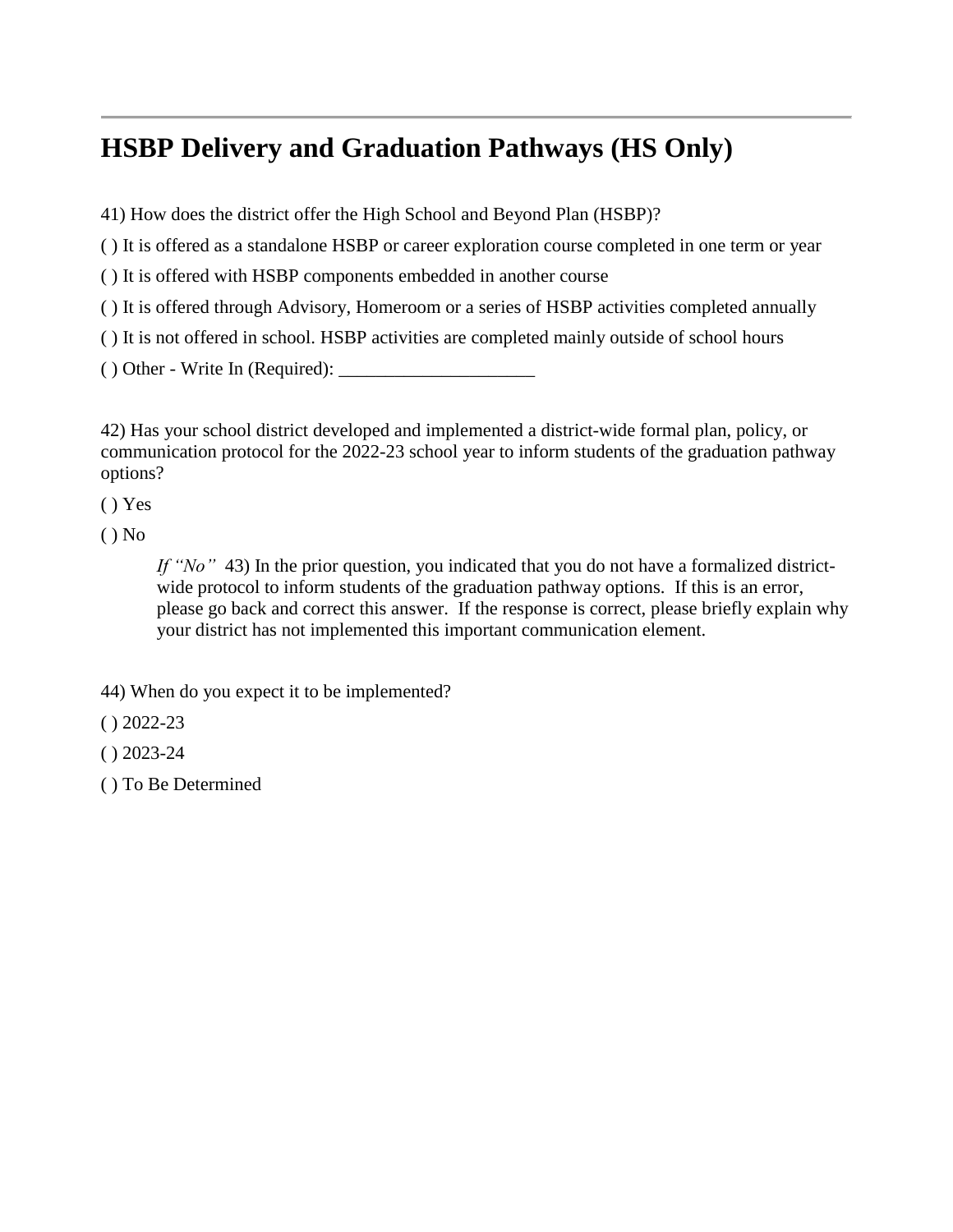45) In communicating with students about their graduation pathway options, please mark the check boxes of the strategies that will be most commonly used in the 2022-23 school year?

|                                                                                                                                                                                               | Yes                | N <sub>o</sub>     |
|-----------------------------------------------------------------------------------------------------------------------------------------------------------------------------------------------|--------------------|--------------------|
| Graduation pathway information will be shared primarily with students who do not<br>meet the graduation standard on the state assessment.                                                     | $\left( \ \right)$ | $\left( \right)$   |
| Graduation pathway information will be discussed with all students during their<br>annual High School and Beyond Planning process.                                                            | $\left( \right)$   | $\left( \right)$   |
| Graduation pathway information will be discussed with some students during their<br>High School and Beyond Planning process.                                                                  | $\left( \right)$   | $\left( \right)$   |
| Students will have information about pathways shared with them at least once<br>during high school in a formalized manner to be developed by the high school<br>counselors or administration. | $\left( \right)$   | $\left( \ \right)$ |
| Graduation pathway information will be shared with all incoming high school<br>students.                                                                                                      | $\left( \ \right)$ | $\left( \ \right)$ |
| We will encourage all students to take the ASVAB.                                                                                                                                             | $\left( \right)$   | $\left( \ \right)$ |
| We will encourage all students to take the ACT or SAT.                                                                                                                                        | $\left( \right)$   | $\left( \ \right)$ |
| In addition to the above or instead of the above, we address graduation pathways in<br>other ways                                                                                             | $\left( \ \right)$ | $\left( \ \right)$ |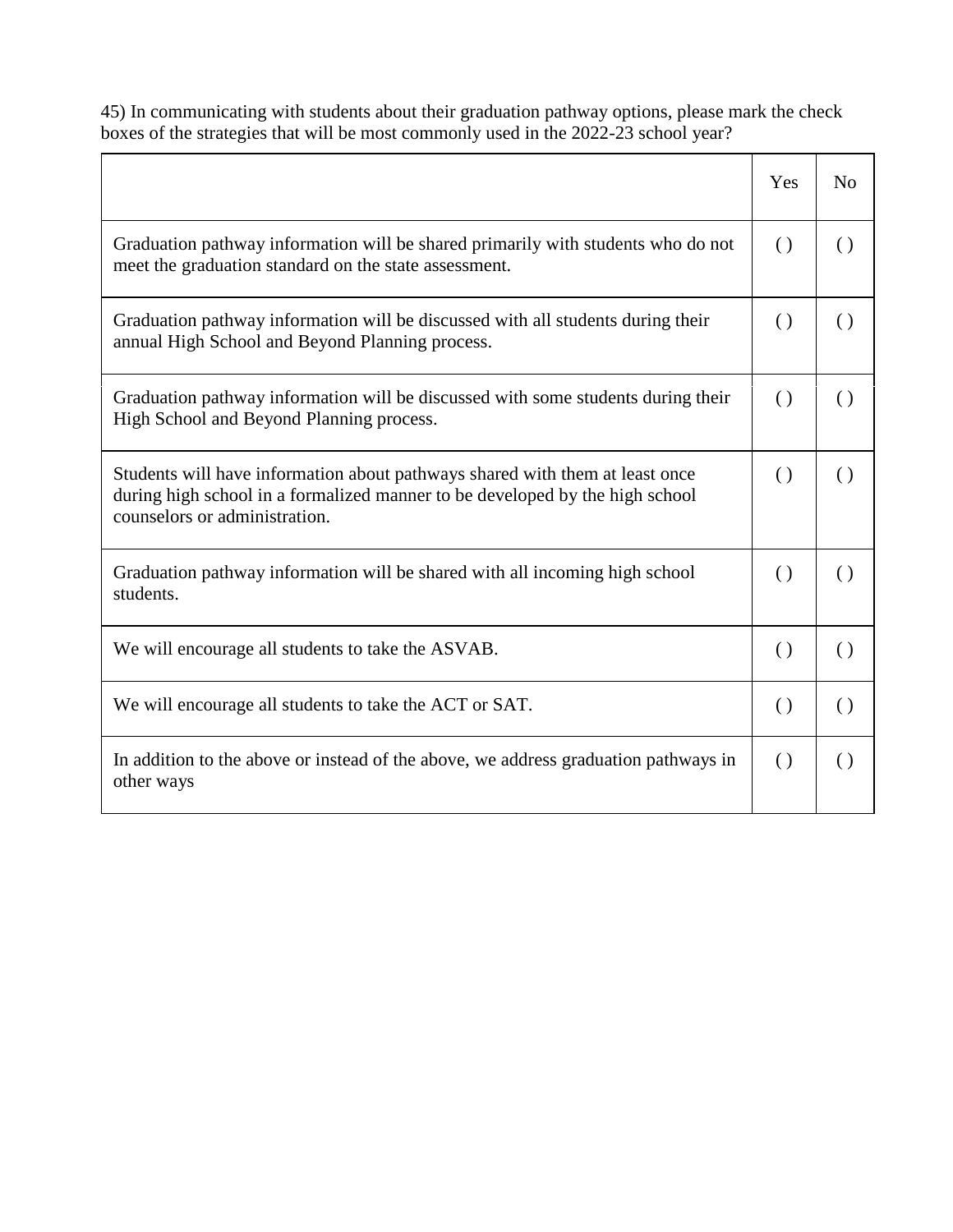47) Which of the following graduation pathway options were available to students in your district for the Class of 2022?

|                                                                                                                    | Yes                | N <sub>o</sub>     |
|--------------------------------------------------------------------------------------------------------------------|--------------------|--------------------|
| Advanced Placement (AP) course(s) that qualify as graduation pathway options                                       | $\left( \right)$   | $\left( \right)$   |
| International Baccalaureate (IB) course(s) that qualify as graduation pathway<br>options                           | $\left( \right)$   | $\left( \right)$   |
| Cambridge Advanced Course(s) that qualify as graduation pathway options                                            | $\left( \right)$   | $\left( \right)$   |
| Dual Credit: Running Start courses in ELA or Math                                                                  | $\left( \right)$   | $\left( \right)$   |
| Dual Credit: College in the High School course(s) that qualify as a graduation<br>pathway option                   | $\left( \ \right)$ | $\left( \right)$   |
| Dual Credit: Career and Technical Education course(s) in ELA or math that<br>qualify as graduation pathway options | $\left( \ \right)$ | $\left( \ \right)$ |
| Sequence of Career and Technical Education Courses that qualify as graduation<br>pathway options                   | $\left( \ \right)$ | $\left( \right)$   |
| State Assessments in ELA and Math                                                                                  | $\left( \right)$   | $\left( \right)$   |
| <b>SAT</b>                                                                                                         | $\left( \right)$   | $\left( \right)$   |
| <b>ACT</b>                                                                                                         | $\left( \right)$   | $\left( \right)$   |
| Bridge to College/Transition course in math                                                                        | $\left( \right)$   | $\left( \right)$   |
| Bridge to College/Transition course in ELA                                                                         | $\left( \right)$   | $\left( \right)$   |
| Armed Services Vocational Aptitude Battery (ASVAB)                                                                 | $\left( \right)$   | $\left( \right)$   |

*If "AP"* 48) How are Advanced Placement (AP) costs paid, by the district or by families?

( ) The district covers the costs for all students

( ) The district covers the costs for some students

( ) All costs are paid by student/family/guardian/caregiver

49) How many of your high schools offer AP Courses? \_\_\_\_\_\_\_\_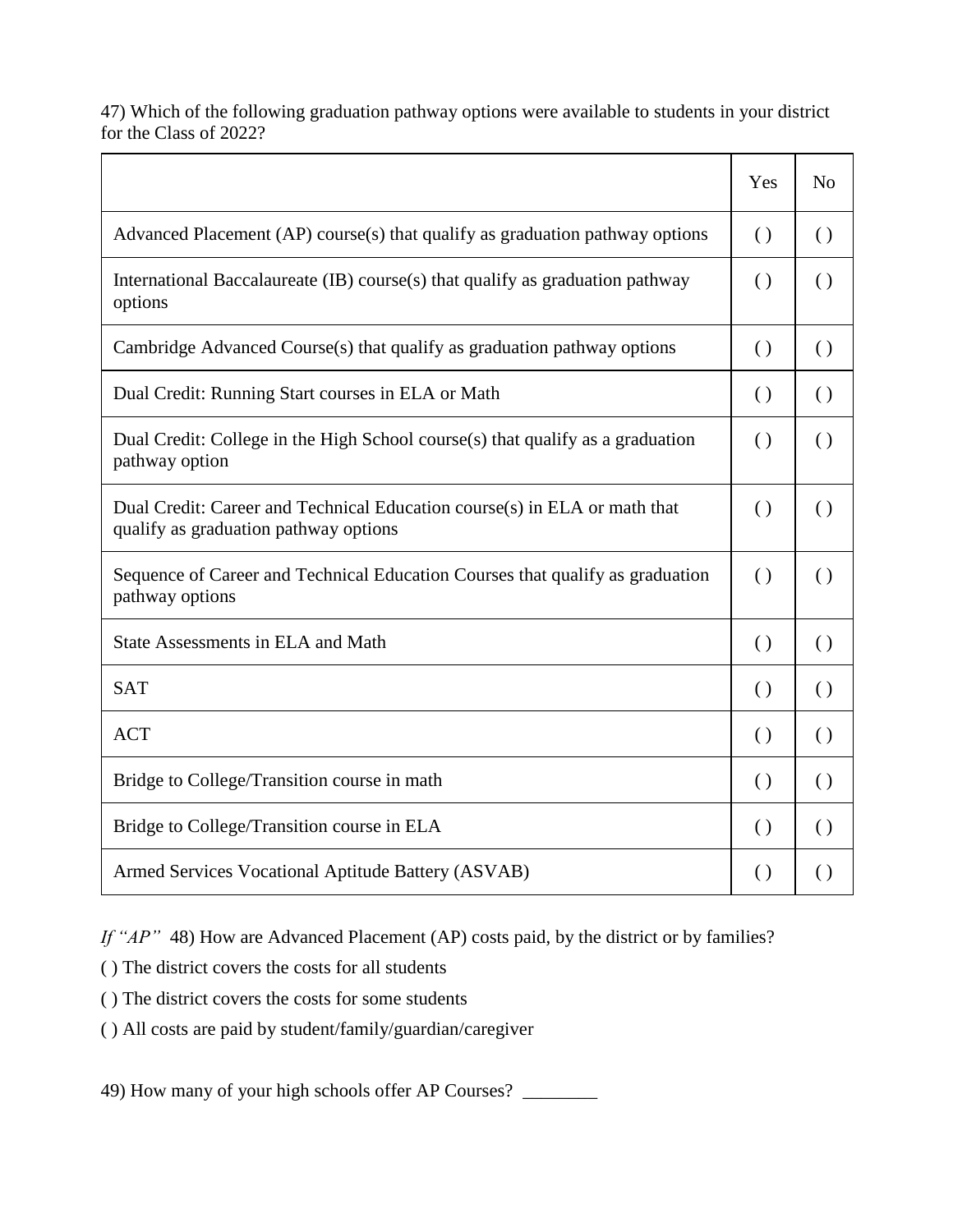*If "IB"* 50) How are International Baccalaureate (IB) costs paid, by the district or by families?

- ( ) The district covers the costs for all students
- ( ) The district covers the costs for some students
- ( ) All costs are paid by student/family/guardian/caregiver

*If "Cambridge"* 51) How are Cambridge costs paid, by the district or by families?

- ( ) The district covers the costs for all students
- ( ) The district covers the costs for some students
- ( ) All costs are paid by student/family/guardian/caregiver

*If "Running Start"* 52) How are Running Start costs paid, by the district or by families?

- ( ) The district covers the costs for all students
- ( ) The district covers the costs for some students
- ( ) All costs are paid by student/family/guardian/caregiver

53) How many of your high schools offer access to Running Start?

*If "CHS"* 54) How are College in the High School costs paid, by the district or by families?

- ( ) The district covers the costs for all students
- ( ) The district covers the costs for some students
- ( ) All costs are paid by student/family/guardian/caregiver

55) How many of your high schools offer College in the High School Courses? \_\_\_\_\_\_\_\_

*If "Dual Credit CTE"* 56) How are Career and Technical Education Dual Credit course fees paid, by the district or by families?

- ( ) The district covers the costs for all students
- ( ) The district covers the costs for some students
- ( ) All costs are paid by student/family/guardian/caregiver

57) How many of your high schools offer CTE Dual Credit courses?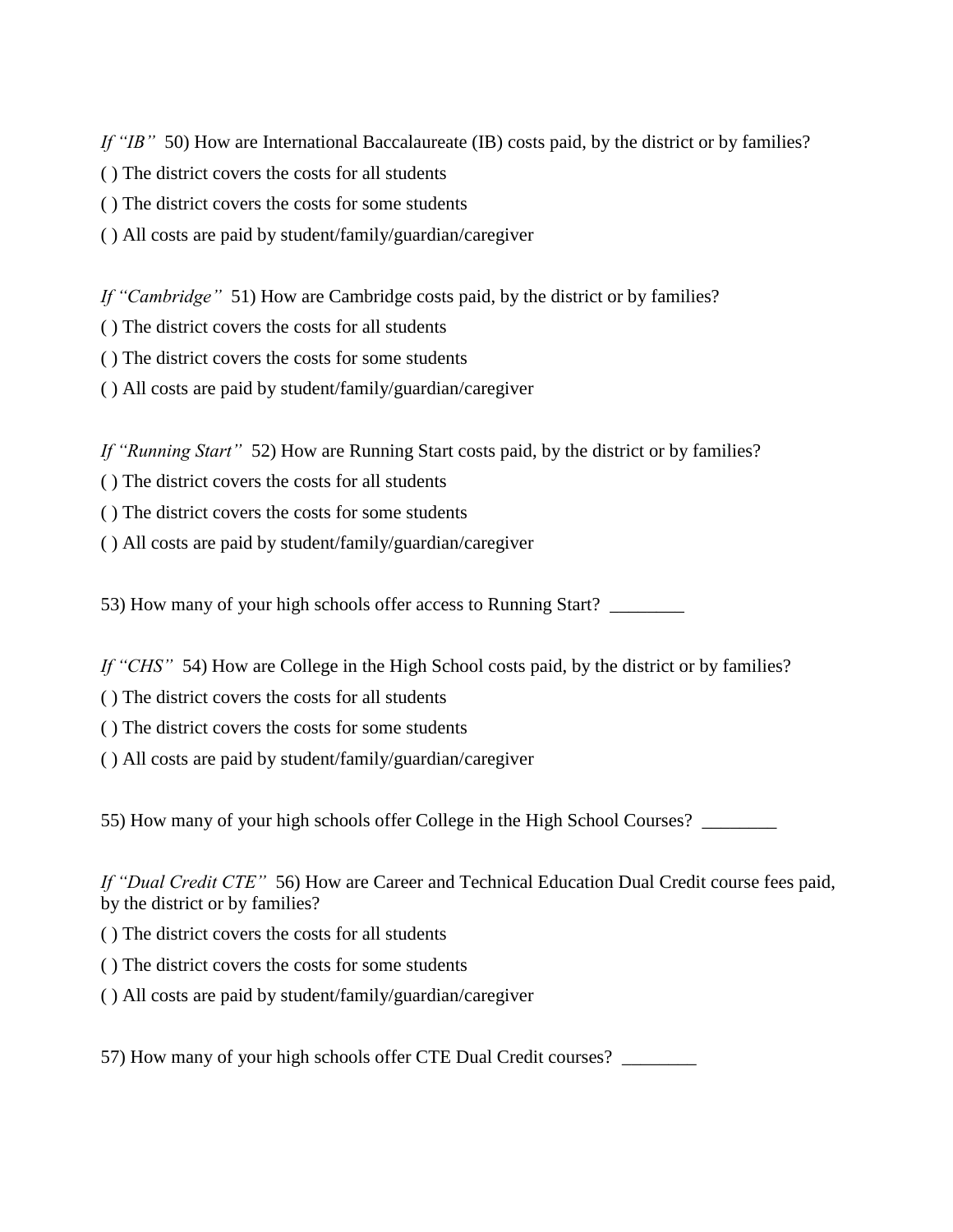*If "CTE Sequence"* 58) How many CTE course sequence graduation pathway options are available in your district?

59) Are students from your district able to access a skill center?

( ) Yes

( ) No

*If "Skill Center"* 60) Who pays for student transportation to and from the skill center?

( ) Free transportation is provided to all students who need transportation

( ) Transportation is free for some students

( ) Transportation costs are covered by student/family/guardian/caregiver

*If "CTE Sequence = no"* 61) What are the reasons your school district is unable to offer a CTE sequence that is a graduation pathway option? \_\_\_\_\_\_\_\_\_\_\_\_\_\_\_\_\_\_\_\_\_\_\_\_\_\_\_\_\_\_\_\_\_\_\_

*If "SAT"* 62) How are SAT costs paid, by the district or by families?

( ) The district covers the costs for all students

( ) The district covers the costs for some students

( ) All costs are paid by student/family/guardian/caregiver

63) Does the district offer the SAT during the school day?

( ) Yes

 $()$  No

64) How many of your high schools offer the SAT during the school day? \_\_\_\_\_\_\_\_

*If "ACT"* 65) How are ACT costs paid, by the district or by families?

( ) The district covers the costs for all students

( ) The district covers the costs for some students

( ) All costs are paid by student/family/guardian/caregiver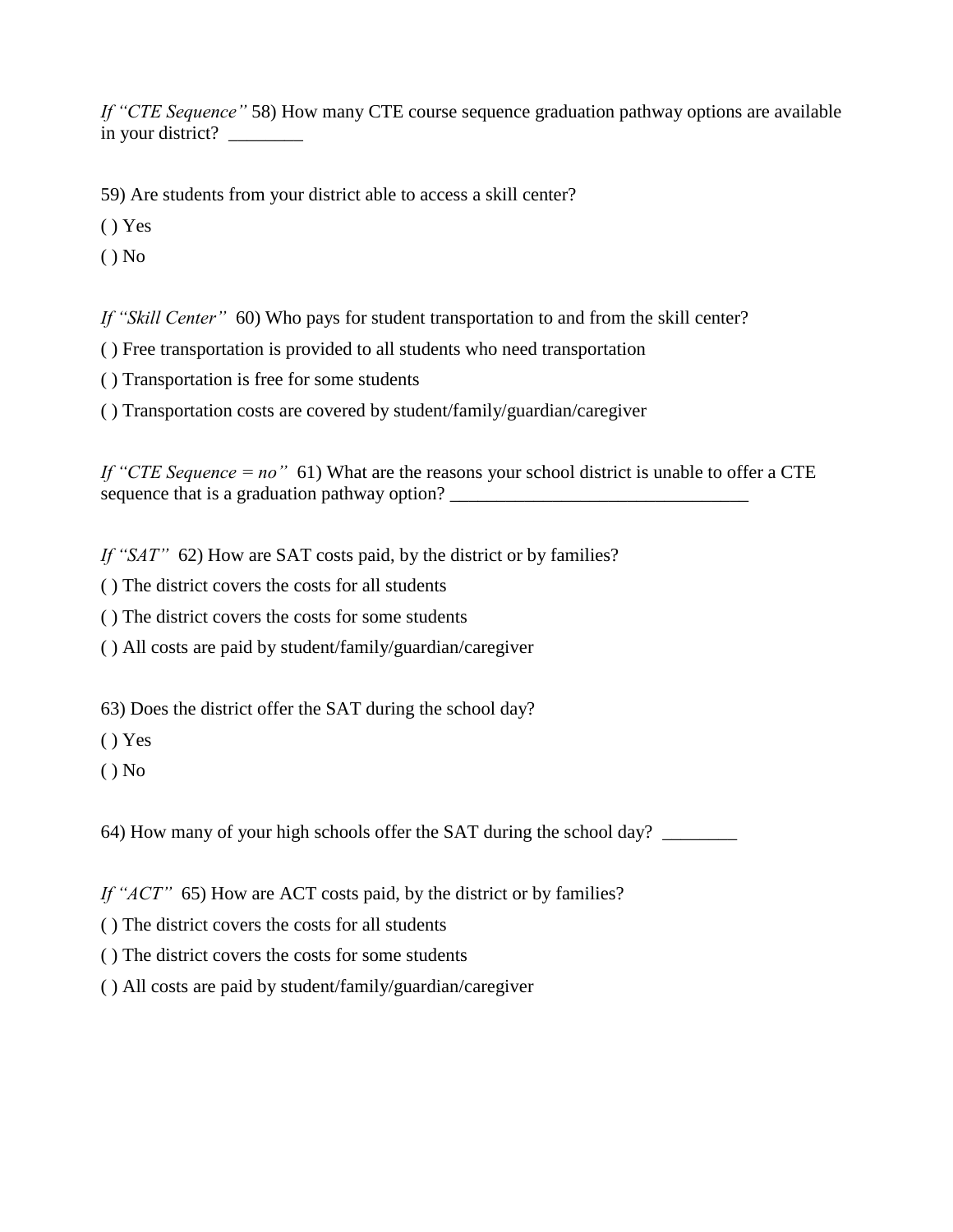66) Does the district offer the ACT during the school day?

( ) Yes

( ) No

67) How many of your high schools offer the school-day ACT? \_\_\_\_\_\_\_\_

*If "ASVAB"* 68) Does the district offer the ASVAB during the school day?

( ) Yes

( ) No

69) How many of your high schools offer the school-day ASVAB? \_\_\_\_\_\_\_\_

70) Local high school graduation requirement: Does the district require community service?

( ) Yes

( ) No

71) Local high school graduation requirement: Does the district require a culminating project?

( ) Yes

( ) No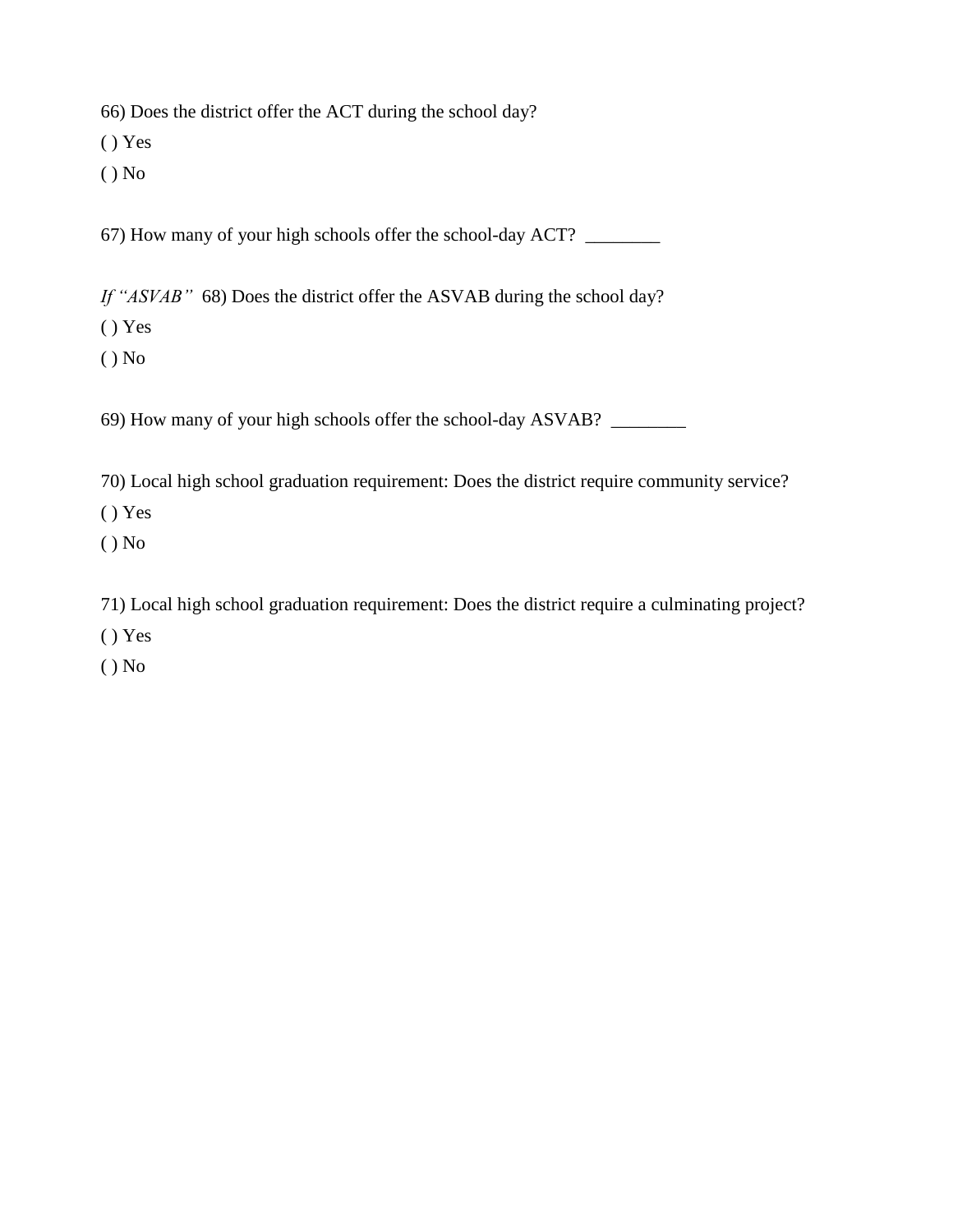# **State-Recommended Educational Offerings and Activities**

**In addition to the state high school graduation requirements, state law requires or encourages additional educational offerings and activities, which help address the Goals of Basic Education. The following questions will help confirm compliance with state law, and may help remind districts of requirements or recommended considerations in law. Your responses to questions about requirements and educational offerings or activities which are encouraged, but not required, will help inform the state about the level of district implementation of these elements.**

72) Every public middle school, junior high school, and high school is strongly encouraged to include in its curriculum instruction of the events of the period in modern world history known as the Holocaust, which may include other examples of genocide and crimes against humanity. (**RCW**) [28A.300.115\)](https://app.leg.wa.gov/rcw/default.aspx?cite=28A.300.115). Does the school district provide Holocaust education?

( ) Yes

( ) No, the recommendation has not been implemented

*If "No"* 73) You are seeing this prompt because you responded that the school district does not provide curriculum instruction on the Holocaust, which is strongly encouraged. If you deliver this offering, please go back and change your response. If you do not deliver the encouraged offering, please select the best response to continue.

- ( ) We will consider implementing the recommended offering.
- ( ) We do not intend to implement the recommended offering.

74) School districts are encouraged to commemorate the history of civil rights at least once a year, "proving an opportunity for students to learn about the personalities and convictions of heroes of the civil rights movement and the importance of the fundamental principle and promise of equality under our nation's Constitution." (RCW [28A.230.178\)](https://app.leg.wa.gov/rcw/default.aspx?cite=28A.230.178). Does the school district commemorate the history of civil rights at least once a year?

( ) Yes

( ) No, the recommendation has not been implemented

*If "No"* 75) You are seeing this prompt because you responded that the school district does not commemorate the history of civil rights at least once a year, which is encouraged. If you deliver this offering, please go back and change your response. If you do not deliver the encouraged offering, please select the best response to continue.

( ) We will consider implementing the recommended offering.

( ) We do not intend to implement the recommended offering.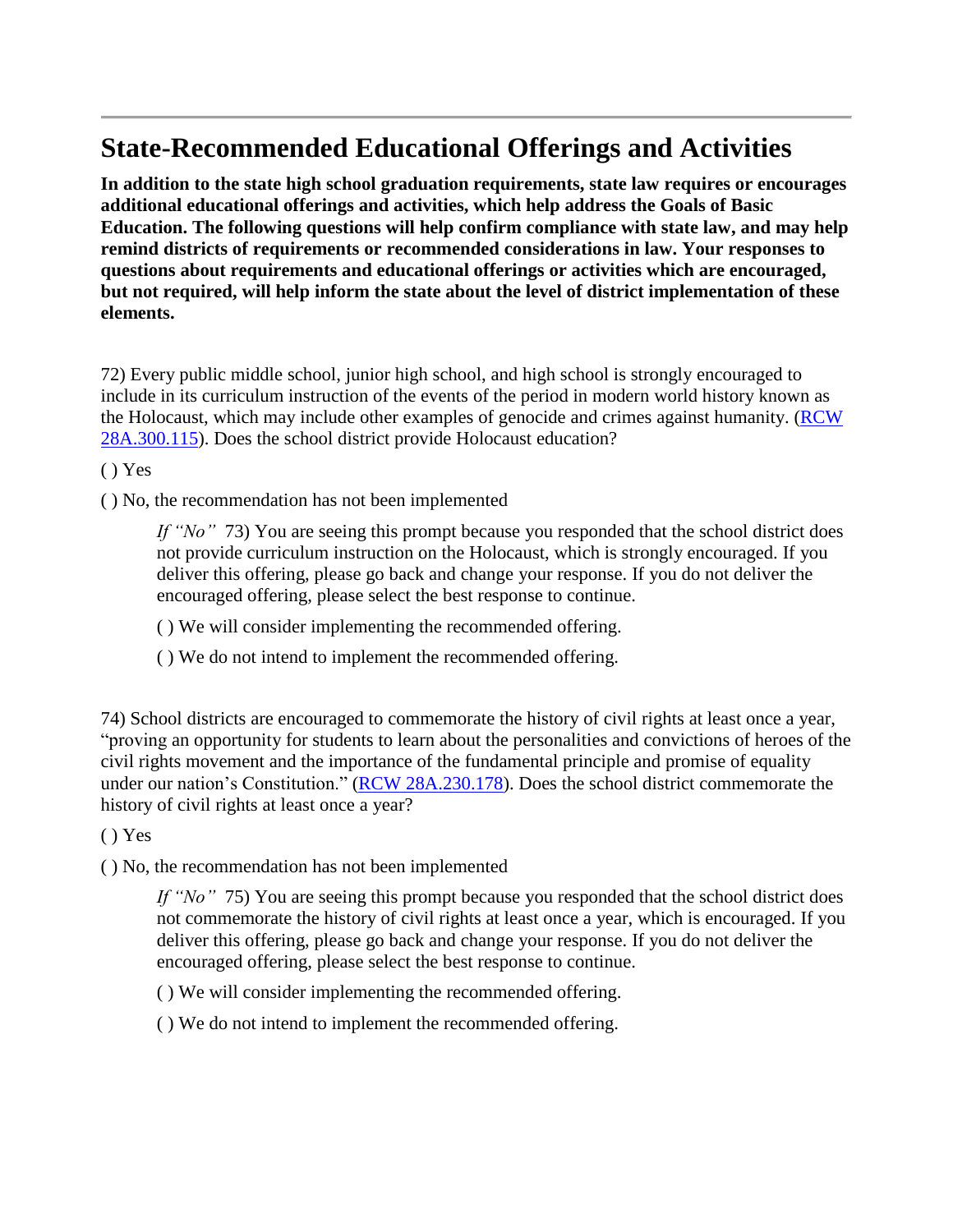76) Public schools in grades K-6 are encouraged to incorporate ethnic studies materials and resources. (RCW [28A.300.112\)](https://app.leg.wa.gov/RCW/default.aspx?cite=28A.300.112) Has the school district incorporated ethnic studies materials and resources in grades K-6?

( ) Yes

( ) No, the recommendation has not been implemented.

*If "No" 77*) You are seeing this prompt because you responded that the school district does not incorporate ethnic studies materials and resources in grades K-6, which is encouraged. If you deliver this offering, please go back and change your response. If you do not deliver the encouraged offering, please select the best response to continue.

( ) We will consider implementing the recommended offering.

( ) We do not intend to implement the recommended offering.

78) Public schools in grades 7 to 12 are encouraged to offer a course in ethnic studies. [\(RCW](https://app.leg.wa.gov/RCW/default.aspx?cite=28A.300.112) [28A.300.112\)](https://app.leg.wa.gov/RCW/default.aspx?cite=28A.300.112) Does the school district offer at least one course in ethnic studies in grades 7 to 12? ( ) Yes

( ) No, the recommendation has not been implemented

*If "No"* 79) You are seeing this prompt because you responded that the school district does not offer a course in ethnic studies in grades 7-12, which is encouraged. If you offer this course, please go back and change your response. If you do not deliver the encouraged course, please select the best response to continue.

( ) We will consider implementing the recommended offering.

( ) We do not intend to implement the recommended offering.

80) School districts are encouraged to award the seal of biliteracy to graduating high school students who meet the criteria established by the Office of Superintendent of Public Instruction. [\(RCW](https://app.leg.wa.gov/rcw/default.aspx?cite=28A.300.575) [28A.300.575\)](https://app.leg.wa.gov/rcw/default.aspx?cite=28A.300.575). Does the school district award the seal of biliteracy to qualifying graduating high school students?

( ) Yes

( ) No, the recommendation has not been implemented

*If* "No" 81) You are seeing this prompt because you responded that the school district does not award the seal of biliteracy to qualifying graduating high school students, which is encouraged. If you deliver this offering, please go back and change your response. If you do not deliver the encouraged offering, please select the best response to continue.

( ) We will consider implementing the recommended offering.

( ) We do not intend to implement the recommended offering.

82) For each of the questions above that you answered "We do not intend to implement the recommended offering", please briefly explain why the school district does not intend to implement the recommendation.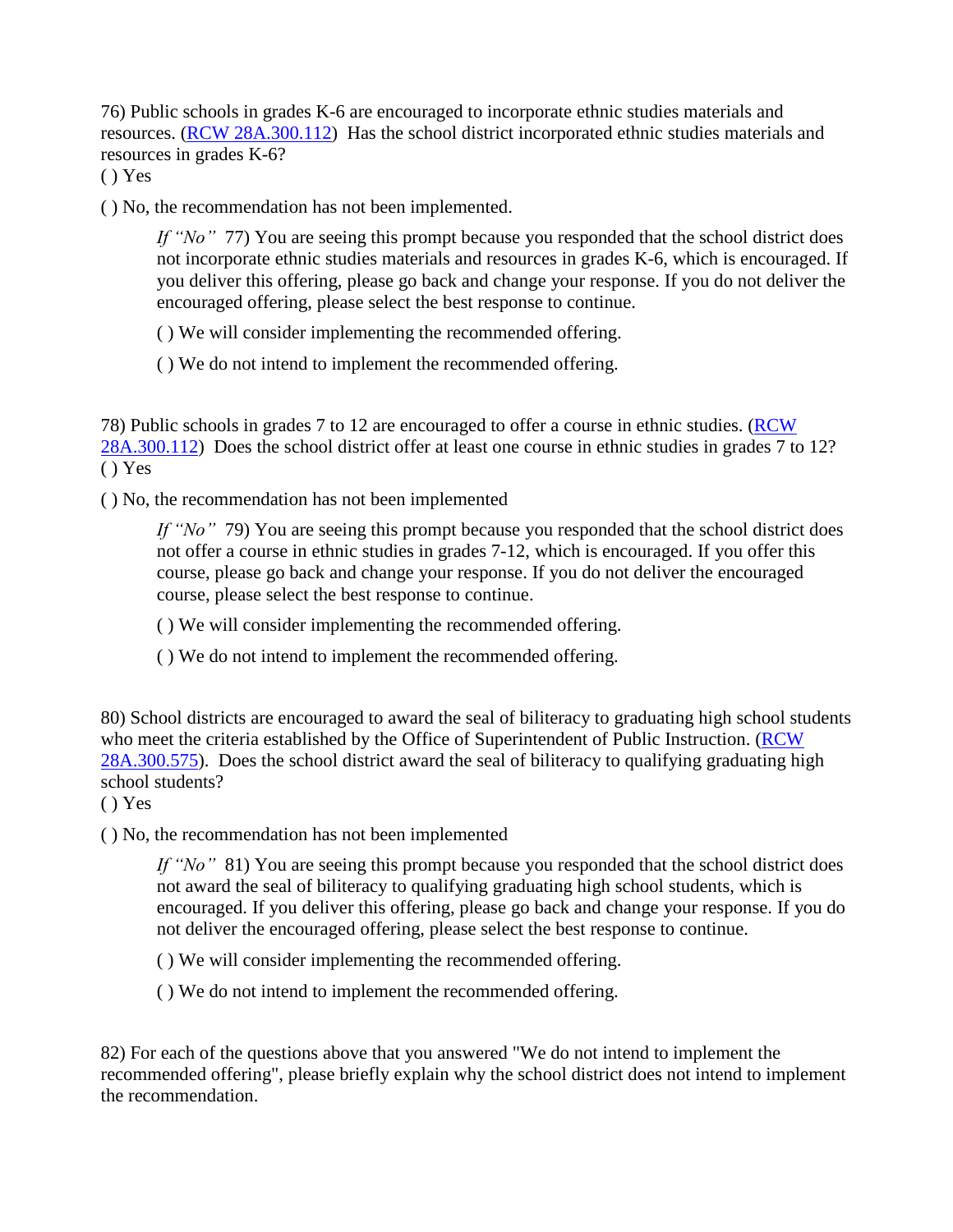### **State Mandated Educational Offerings (All School Districts)**

**The following offerings are required under state law. If you are not offering these, there is a chance to explain why not and when you plan to change your practice. Failure to provide an explanation for each of the 'no' responses will delay your approval.**

83) Has the school district adopted a Tribal History and Culture curriculum (i.e. Since Time Immemorial) (RCW [28A.320.170\)](https://app.leg.wa.gov/rcw/default.aspx?cite=28A.320.170)? State law requires this to be done when the school district updates the social studies curriculum.

( ) Yes

( ) No, the requirement has not been implemented

*If "No"* 84) In the prior question, you indicated that you have not yet adopted a Tribal History and Culture curriculum. If this is an error, please go back and correct this answer. If the response is correct, please explain how and when the district intends to implement this requirement.

85) Does the school district provide instruction at all grade levels about conservation, natural resources, and the environment in an interdisciplinary manner through science, the social studies, the humanities, and other appropriate areas with an emphasis on solving the problems of human adaptation to the environment? (RCW [28A.230.020](https://apps.leg.wa.gov/rcw/default.aspx?cite=28A.230.020) and WAC [392-410-115\)](https://apps.leg.wa.gov/wac/default.aspx?cite=392-410-115)

( ) Yes

( ) No, the requirement has not been implemented

*If "No"* 86) In the prior question, you indicated that you do not provide instruction at all levels about conservation, natural resources, and the environment in an interdisciplinary manner in solving the problems of human adaptation to the environment. If this is an error, please go back and correct this answer. If the response is correct, please explain how and when the school district intends to implement this requirement.

87) The Office of Superintendent of Public Instruction adopted social-emotional learning standards and benchmarks on January 1, 2020. (RCW [28A.300.478\)](https://app.leg.wa.gov/rcw/default.aspx?cite=28A.300.478). Has the school district implemented social-emotional learning-specific policies or procedures?

( ) Yes

( ) No, the requirement has not been implemented

*If "No"* 88) In the prior question, you indicated that you have not implemented socialemotional learning-specific policies or procedures. If this is an error, please go back and correct this answer. If the response is correct, please explain how and when the school district intends to implement this requirement.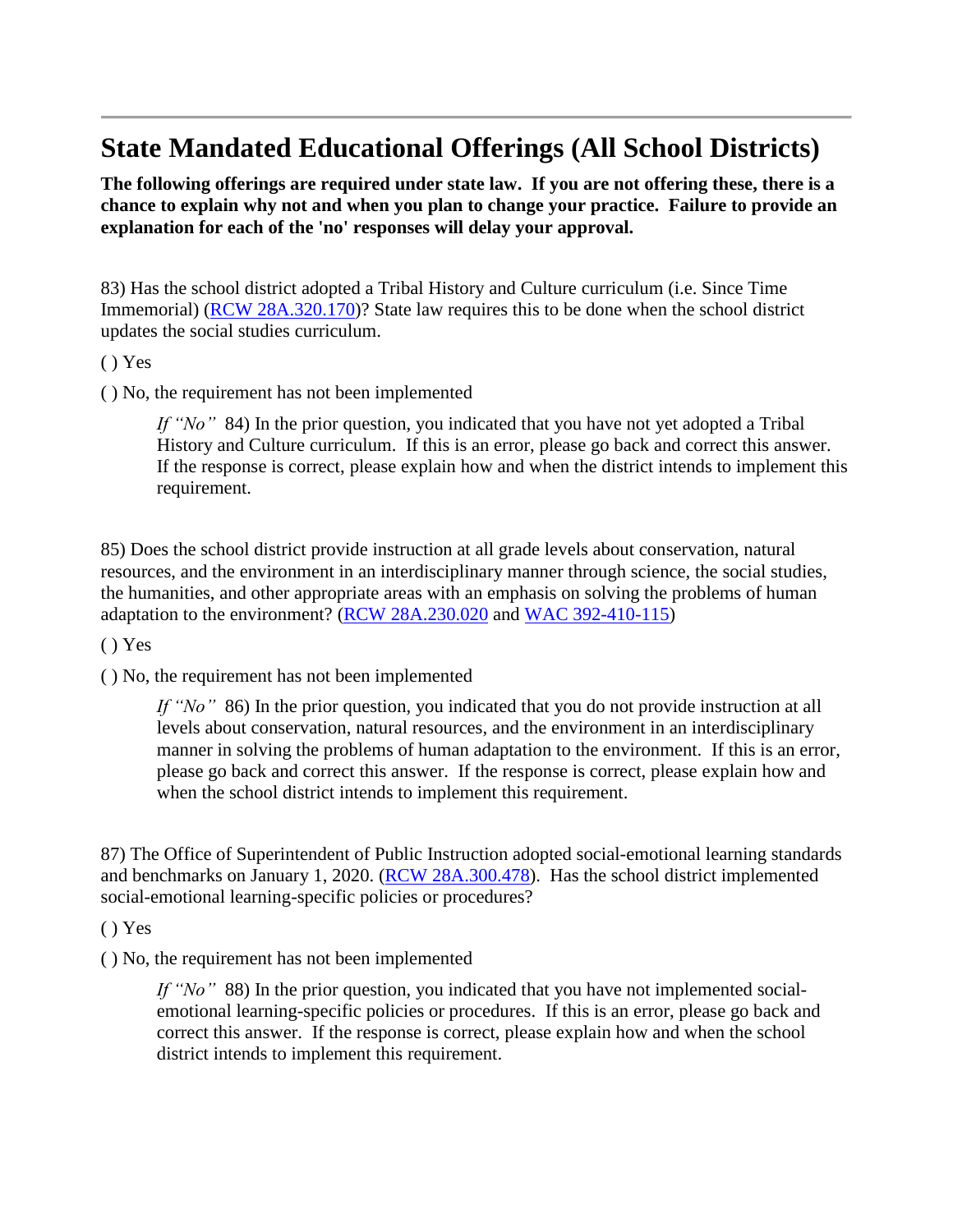89) Under the comprehensive sexual health education requirement, the school district must provide social emotional learning (SEL) to all students in grades K–3 at least once in the 2022–23 school year. (RCW 28A. [300.475\)](https://apps.leg.wa.gov/rcw/default.aspx?cite=28A.300.475) will the district provide SEL to all students in grades K-3 at least once?

 $() Yes$ 

( ) No, the requirement has not been implemented

*If* "No" 90) In the prior question, you indicated that you do not provide social emotional learning at least once to all students in grades K-3. If this is an error, please go back and correct this answer. If the response is correct, please explain how and when the school district intends to implement this requirement.

91) Will the school district provide comprehensive sexual health education to all students at least once in grades 4–5 in the 2022–23 school year? (RCW [28A.300.475\)](https://apps.leg.wa.gov/rcw/default.aspx?cite=28A.300.475)

( ) Yes

( ) No, the requirement has not been implemented

*If "No"* 92) In the prior question, you indicated that you do not provide comprehensive sexual health education at least once to all students in grades 4-5. If this is an error, please go back and correct this answer. If the response is correct, please explain how and when the school district intends to implement this requirement.

93) Will the school district provide comprehensive sexual health education to all students at least twice in grades 6–8 in the 2022-2023 school year? (RCW [28A.300.475\)](https://apps.leg.wa.gov/rcw/default.aspx?cite=28A.300.475)

( ) Yes

( ) No, the requirement has not been implemented

*If "No"* 94) In the prior question, you indicated that you do not provide comprehensive sexual health education at least twice to all students in grades 6-8. If this is an error, please go back and correct this answer. If the response is correct, please explain how and when the school district intends to implement this requirement.

95) Will the school district provide comprehensive sexual health education to all students at least twice in grades 9–12 in the 2022-23 school year? This is required in RCW [28A.300.475.](https://apps.leg.wa.gov/rcw/default.aspx?cite=28A.300.475)

( ) Yes

( ) No, the requirement has not been implemented

*If "No"* 96) In the prior question, you indicated that you do not provide comprehensive sexual health education at least twice to all students in grades 9-12. If this is an error, please go back and correct this answer. If the response is correct, please explain how and when the district intends to implement this requirement.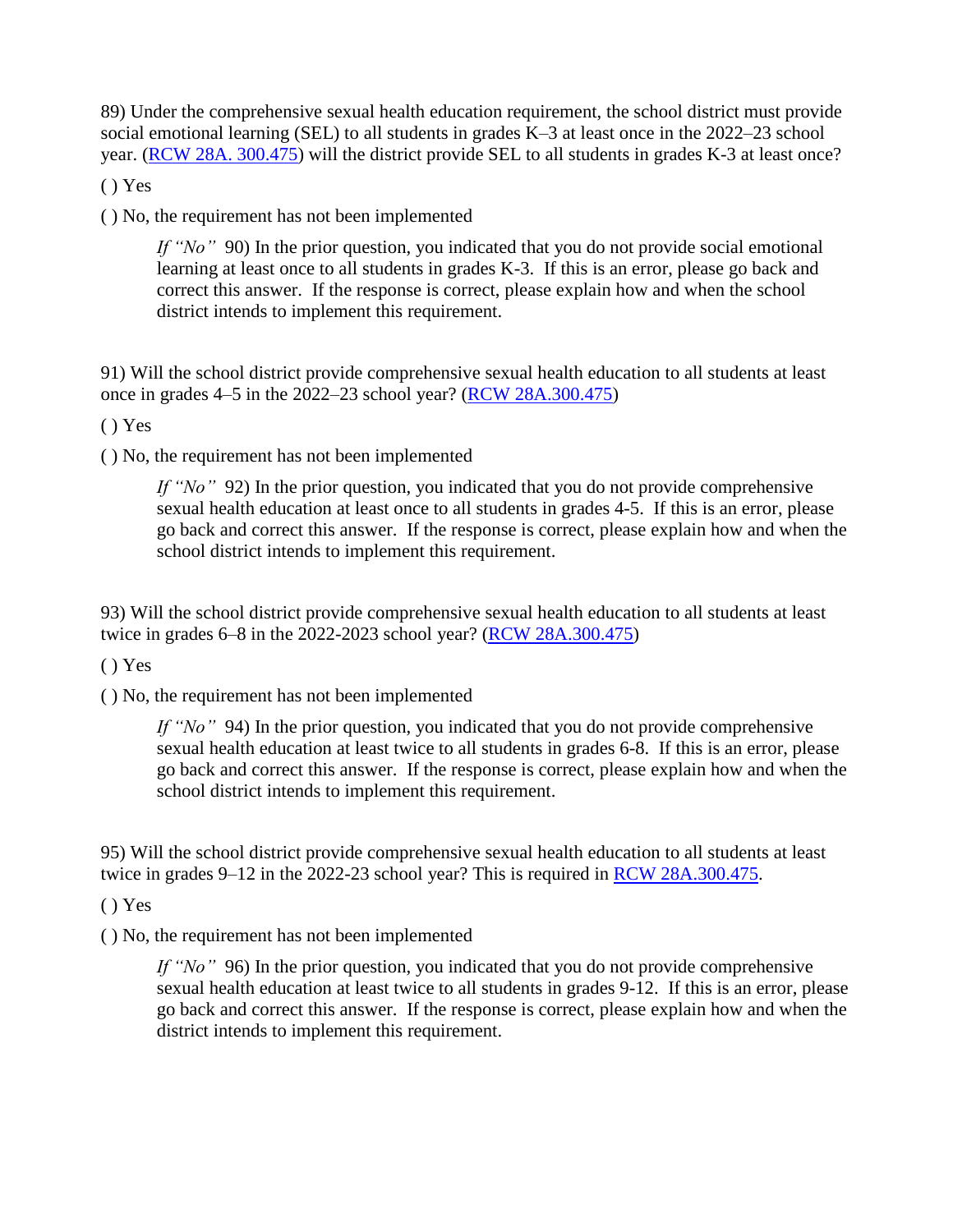97) Each school district board of directors shall adopt an AIDS prevention education program. (RCW [28A.230.070\)](https://apps.leg.wa.gov/rcw/default.aspx?cite=28A.230.070). Does the school district have an AIDS prevention education program?

( ) Yes

( ) No, the requirement has not been implemented

*If "No"* 98) In the prior question, you indicated that the school district does not have an AIDS prevention education program. If this is an error, please go back and correct this answer. If the response is correct, please explain how and when the school district intends to implement this requirement.

SB [5878](https://app.leg.wa.gov/billsummary?BillNumber=5878&Year=2022) specifies that, beginning with the 2023-24 school year, school districts with more than 200 enrolled students shall offer regular instruction in at least one visual art or at least one performing art, throughout the school year. Each student must receive instruction in at least one arts discipline throughout their elementary and middle education experience. For grades 9 through 12, all students must be given the opportunity to take arts coursework each academic year.

Every student must have access to arts instruction, as part of basic education under **[RCW](https://app.leg.wa.gov/rcw/default.aspx?cite=28A.150.210)** [28A.150.210.](https://app.leg.wa.gov/rcw/default.aspx?cite=28A.150.210) Arts instruction must be accessible to all students, in a manner that is commensurate with instruction on other core subject areas.

99) In the 2022-23 school year, will each student receive instruction in at least one arts discipline as described in SB [5878](http://lawfilesext.leg.wa.gov/biennium/2021-22/Pdf/Bill%20Reports/Senate/5878-S.E%20SBR%20FBR%2022.pdf?q=20220514095806) throughout their elementary and middle education experience?

( ) Yes

 $()$  No

( ) NA, enrollment is 200 or fewer students

*If "No"* 100) In the prior prompt, you responded that not all students will receive instruction in at least one arts discipline as described in SB 5878 throughout their elementary and middle education experience. This is a requirement specified in SB 5878 for the 2023-24 school year. Please ensure that this requirement is met within the required timeline. Please select "Continue".

101) In the 2022-23 school year and for grades 9 through 12, will each student be given the opportunity to take arts coursework as specified in SB [5878](https://app.leg.wa.gov/billsummary?BillNumber=5878&Year=2022) each academic year?

( ) Yes

 $()$  No

( ) NA, enrollment is 200 or fewer students

*If "No"* 102) In the prior prompt, you responded that not all students in grades 9 to 12 will be given the opportunity to take arts coursework as specified in SB 5878 each academic year. This is a requirement specified in SB 5878 for the 2023-24 school year. Please ensure that this requirement is met within the required timeline. Please select "Continue".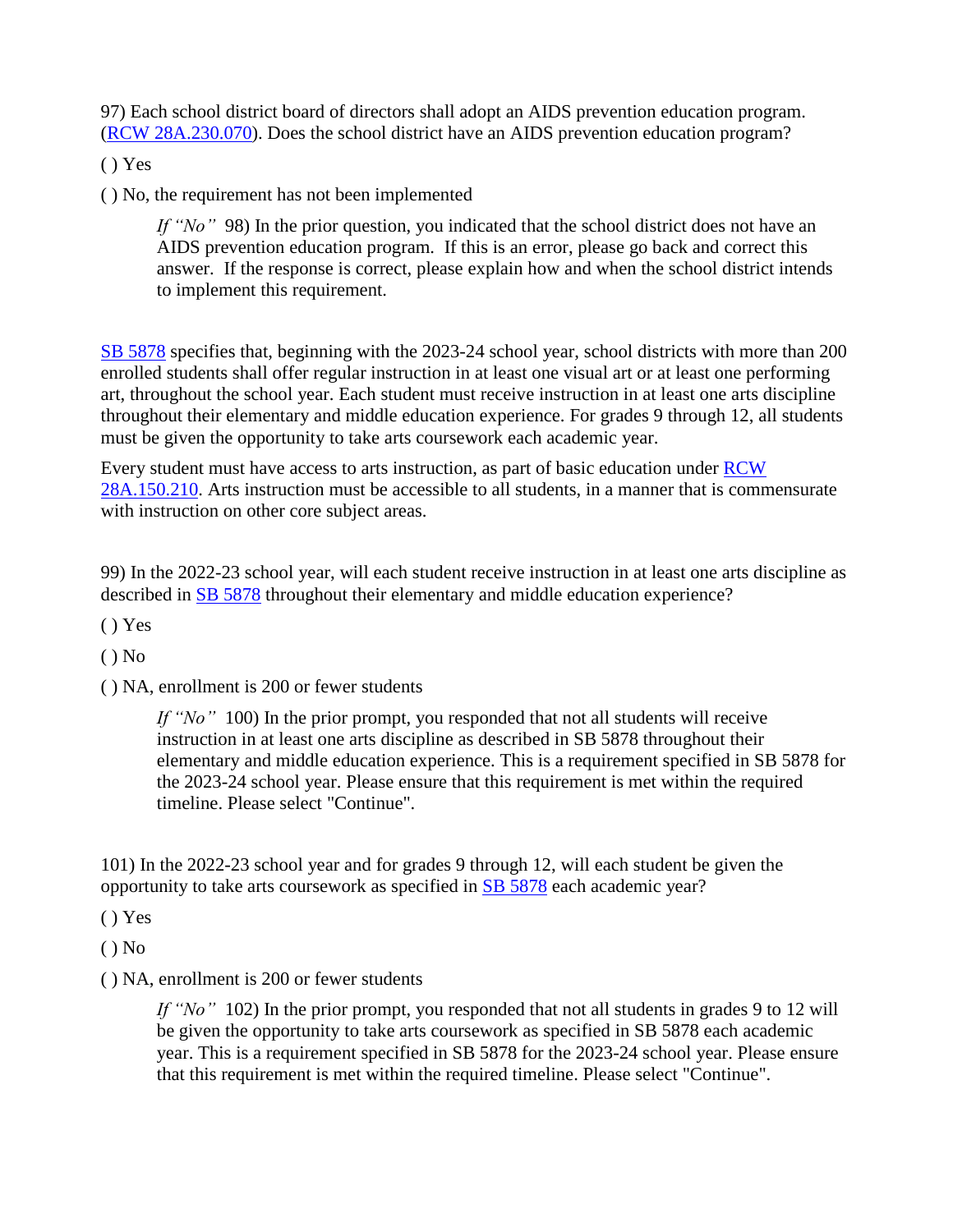### **State-Mandated Educational Offerings (High Schools Only)**

**The following offerings are required under state law. If you are not offering these, there is a chance to explain why not and when you plan to change your practice. Failure to provide an explanation for each of the 'no' responses will delay your approval.**

103) Does the school district provide the opportunity to all students in grades nine through twelve to access financial education under RCW [28A.300.468?](https://app.leg.wa.gov/rcw/default.aspx?cite=28A.300.468)

( ) Yes, we offer it as a for-credit standalone course.

( ) Yes, we offer it embedded in a for-credit course.

( ) Yes, we offer it, but it is not offered for credit.

( ) No, the requirement has not been implemented.

*If "No"* 104) In the prior question, you indicated that the school district does not provide an opportunity to access financial education. If this is an error, please go back and correct this answer. If the response is correct, please explain how and when the school district intends to implement this requirement.

105) Will the school district provide an opportunity to access an elective computer science course that is available to all high school students under RCW [28A.230.300](https://app.leg.wa.gov/rcw/default.aspx?cite=28A.230.300) in the 2022-2023 school year?

( ) Yes

( ) No, the requirement has not been implemented

*If "No"* 106) In the prior question, you indicated that the school district does not offer an elective computer science course to all high school students. If this is an error, please go back and correct this answer. If the response is correct, please explain how and when the school district intends to implement this requirement.

107) Does your school district provide a mandatory one-half credit stand-alone course in civics for each high school student? Civics content and instruction that is embedded in other social studies courses does not meet this requirement unless the social studies courses are for dual credit, offering students the opportunity to earn both high school and postsecondary credit. (RCW [28A.230.094\)](https://app.leg.wa.gov/rcw/default.aspx?cite=28A.230.094)

( ) Yes

( ) No, the requirement has not been implemented

*If "No"* 108) In the prior question, you indicated that the district does not provide a mandatory half-credit course in civics. If this is an error, please go back and correct this answer. If the response is correct, please explain how and when the school district intends to implement this requirement.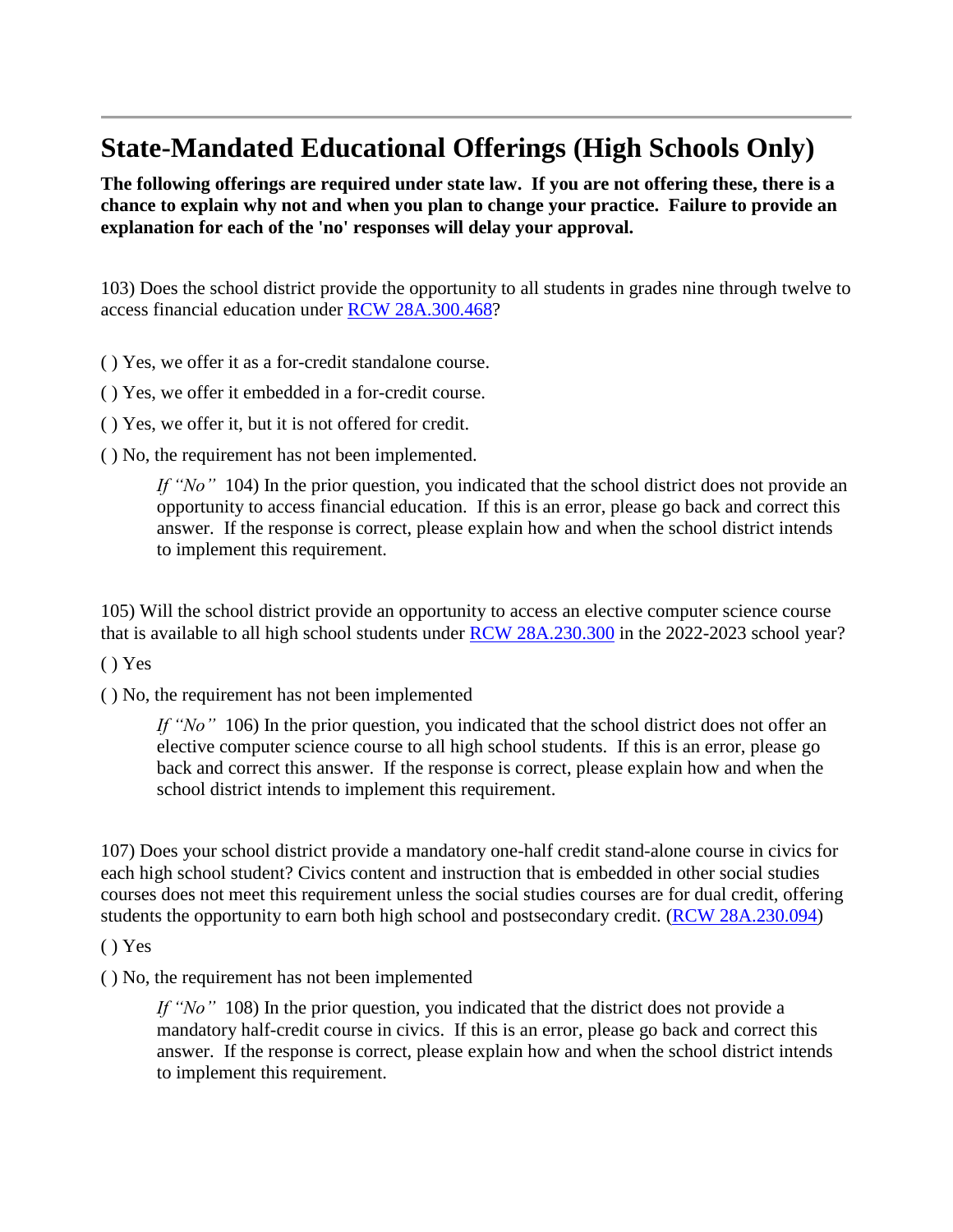109) The study of the U.S. and Washington Constitutions is a prerequisite to graduation [\(RCW](https://apps.leg.wa.gov/RCW/default.aspx?cite=28A.230.170) [28A.230.170](https://apps.leg.wa.gov/RCW/default.aspx?cite=28A.230.170) and WAC [392-410-120\)](https://app.leg.wa.gov/WAC/default.aspx?cite=392-410-120). Does the school district provide the opportunity to study the U.S. and Washington constitutions to all students?

( ) Yes

( ) No, the requirement has not been implemented

*If* "No" 110) In the prior question, you indicated that the school district does not provide the opportunity to study the U.S. and Washington constitutions. If this is an error, please go back and correct this answer. If the response is correct, please explain how and when the school district intends to implement this requirement.

111) Each school district that operates a high school must offer instruction in cardiopulmonary resuscitation (CPR) to students. Beginning with the 2013-14 school year, instruction in CPR must be included in at least one health class necessary for graduation. (RCW [28A.230.179\)](https://apps.leg.wa.gov/rcw/default.aspx?cite=28A.230.179) Does the school district offer instruction in CPR in at least one health class required for graduation?

( ) Yes

( ) No, the requirement has not been implemented

*If "No"* 112) In the prior question, you indicated that the school district does not offer instruction in CPR in at least one health course required for high school graduation. If this is an error, please go back and correct this answer. If the response is correct, please explain how and when the school district intends to implement this requirement.

113) By the 2021-22 school year, each school district board of directors shall adopt an academic acceleration policy for high school students. (RCW [28A.320.195\)](https://app.leg.wa.gov/rcw/default.aspx?cite=28A.320.195) Does the school district have an academic acceleration policy for high school students?

( ) Yes

( ) No, the requirement has not been implemented

*If "No"* 114) In the prior question, you indicated that the school district does not have an academic acceleration policy for high school students. If this is an error, please go back and correct this answer. If the response is correct, please explain how and when the school district intends to implement this requirement.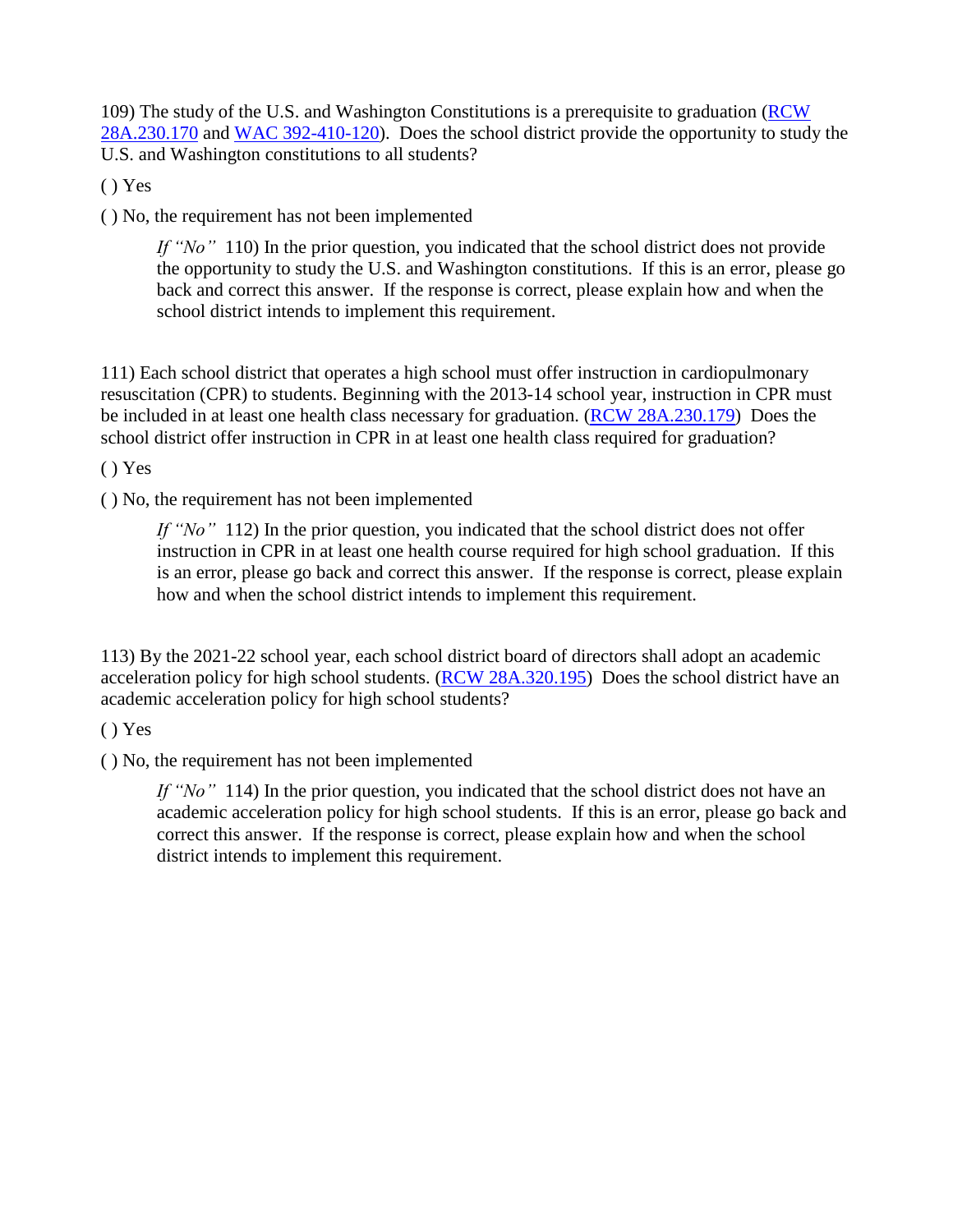# **State-Mandated Educational Activities**

The following activities are required under state law. If you are not offering these, there is a chance to explain why not and when you plan to change your practice. Failure to provide an explanation for each of the 'no' responses will delay your approval.

115) Beginning with the 2020-21 school year, all school districts with a high school must provide a financial aid advising day and notification of financial aid opportunities at the beginning of each school year to parents and guardians of any student entering the twelfth grade. (RCW [28A.300.815,](https://app.leg.wa.gov/rcw/default.aspx?cite=28A.300.815) RCW [28A.230.310\)](https://app.leg.wa.gov/rcw/default.aspx?cite=28A.230.310) Does the school district provide a financial aid advising day?

( ) Yes

( ) No, the requirement has not been implemented

*If* "No" 116) In the prior question, you indicated that the school district does not provide a financial aid advising day. If this is an error, please go back and correct this answer. If the response is correct, please explain how and when the school district intends to implement this requirement.

117) On January 16th of each year )or the preceding Friday when January 16th falls on a non-school day), each public school shall observe "Temperance and Good Citizenship Day." Social studies teachers must, as resources allow, coordinate a voter registration event in each history or social studies class attended by high school seniors. Voter sign up and registration must be available to all students who will be 18 by the next general election. (RCW [28A.230.150\)](https://app.leg.wa.gov/rcw/default.aspx?cite=28A.230.150). Does the school district provide the opportunity for voter registration for all students who will be 18 by the next general election?

( ) Yes

( ) No, the requirement has not been implemented

*If "No"* 118) In the prior question, you indicated that the school district does not provide the opportunity for voter registration for all students who will be 18 by the next general election. If this is an error, please go back and correct this answer. If the response is correct, please explain how and when the school district intends to implement this requirement.

119) During the school week preceding November 11 of each year, every school will present educational activities suitable to the observance of Veterans' Day. (RCW [28A.230.160\)](https://app.leg.wa.gov/rcw/default.aspx?cite=28A.230.160#:~:text=The%20responsibility%20for%20the%20preparation,the%20institutions%20and%20laws%20of) Does the school district provide educational activities in observance of Veterans' Day each year?

( ) Yes

( ) No, the requirement has not been implemented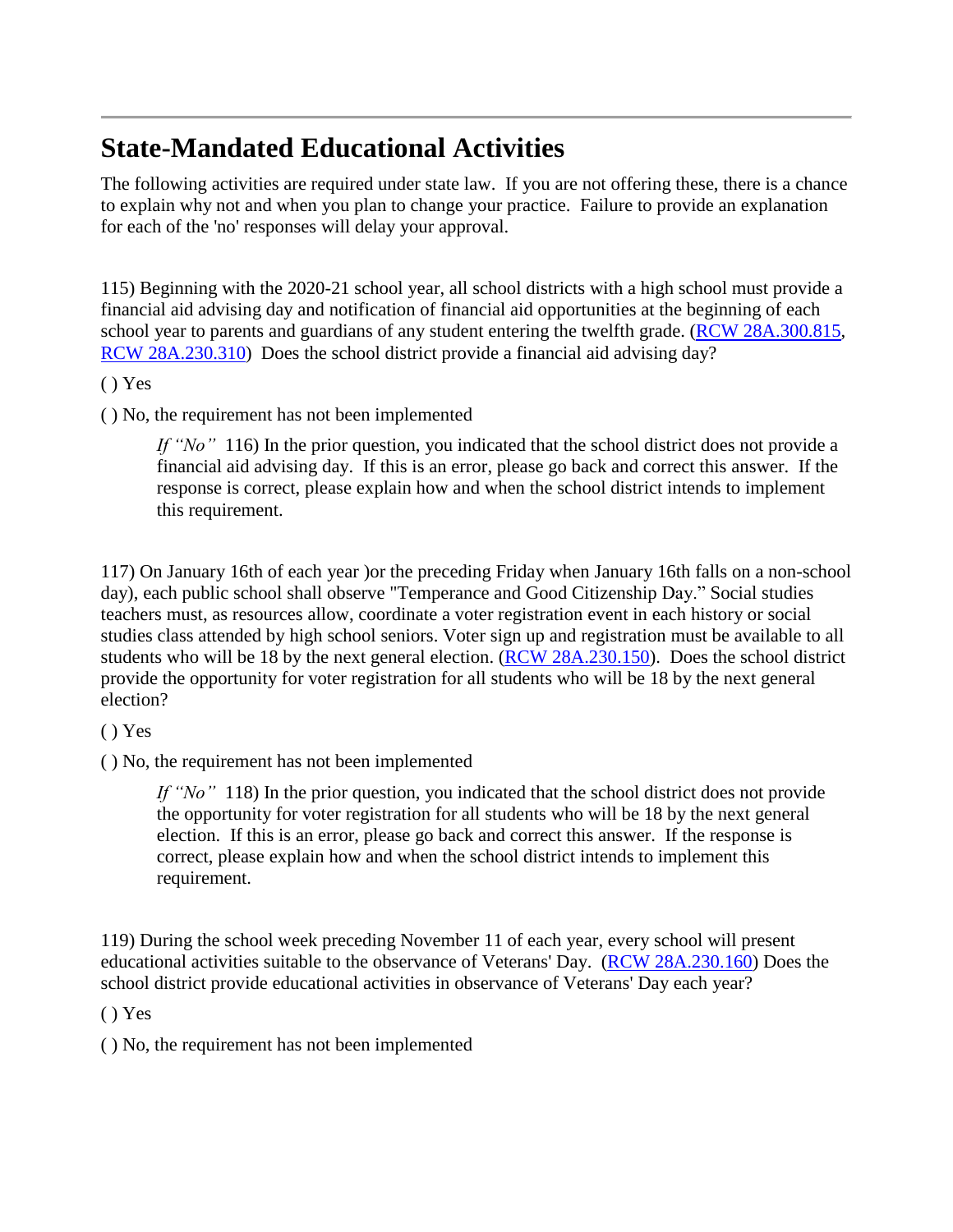*If* "No" 120) In the prior question, you indicated that the school district does not provide educational activities in observance of Veterans' Day. If this is an error, please go back and correct this answer. If the response is correct, please explain how and when the school district intends to implement this requirement.

121) Annually, during the month of October, each public school shall conduct or promote educational activities that provide instruction, awareness, and understanding of disability history and people with disabilities. (RCW [28A.230.158\)](https://app.leg.wa.gov/rcw/default.aspx?cite=28A.230.158). Does the school district conduct or promote educational activities for Disability History Month?

( ) Yes

( ) No, the requirement has not been implemented

*If "No"* 122) In the prior question, you indicated that the school district does not promote educational activities for Disability History Month. If this is an error, please go back and correct this answer. If the response is correct, please explain how and when the school district intends to implement this requirement.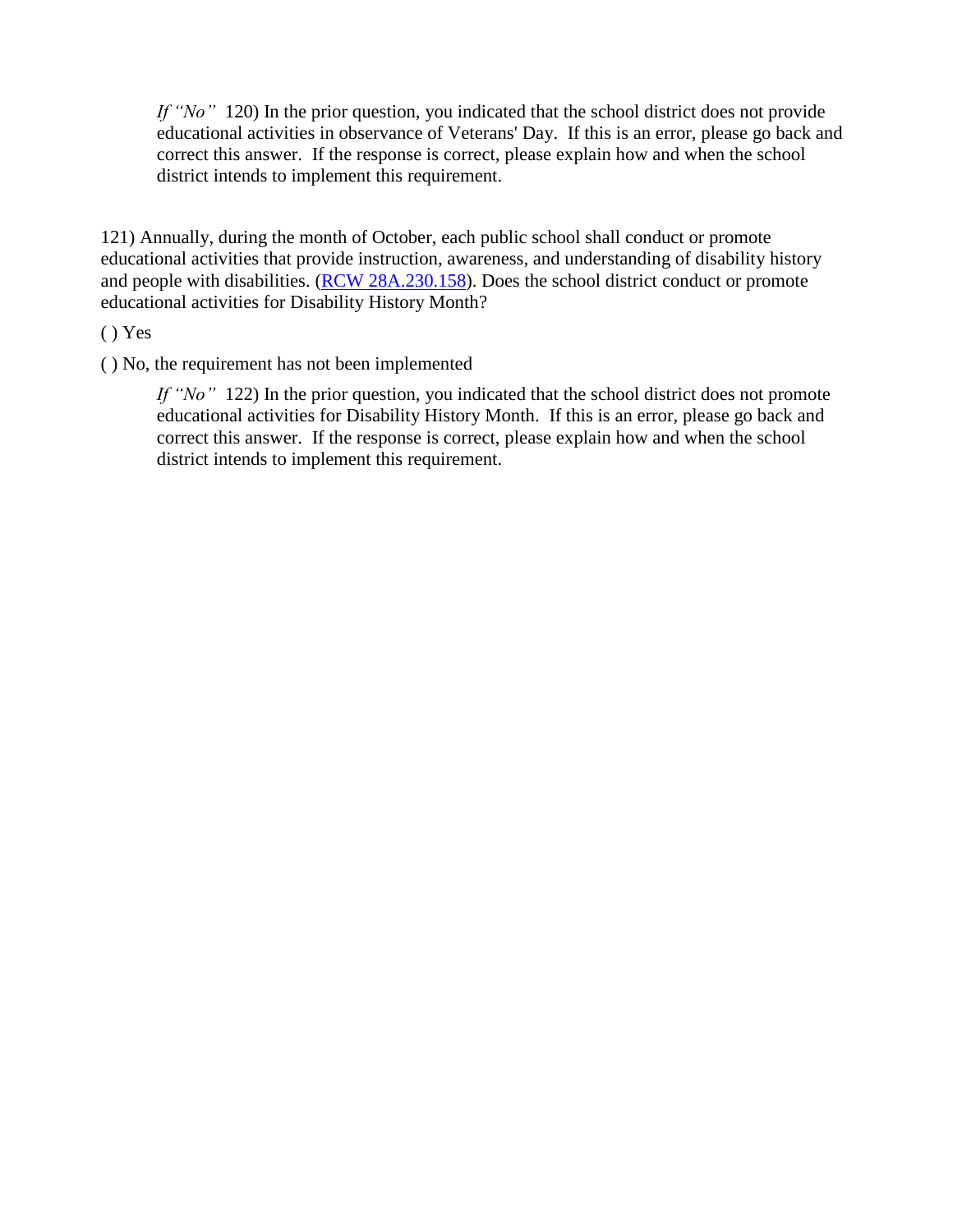# **Mastery-Based Learning (MBL) and Washington Integrated Student Supports Protocol (WISSP)**

Mastery-based learning (sometimes referred to as "competency-based learning") is an educational approach designed to help students learn deeply and effectively, have agency in their own learning, and to progress in their learning at their own pace upon demonstration of skills and learning. Please answer the following questions to share information about mastery/competency-based learning in your district.

123) Does your school district have a written policy to award mastery/competency-based credit?

- ( ) Yes, the school district has a permanent policy.
- ( ) Yes, the school district has a temporary policy, responsive to the COVID-19 situation.
- ( ) No, the school district does not have a policy

124) Does the policy apply to:

- ( ) All subject areas
- ( ) Some subject areas
- ( ) No specific subject areas

125) Which subject areas does your policy apply to? (Please check all that apply.)

[ ] World Language

[ ] Physical Education

[ ] Math

[ ] Science

- [ ] English Language Arts
- [ ] Integrated Environmental and Sustainability Education
- [ ] Social Studies
- [ ] The Arts
- [ ] CTE/Occupational Education
- [ ] Health
- $\lceil$  ] Other Write In: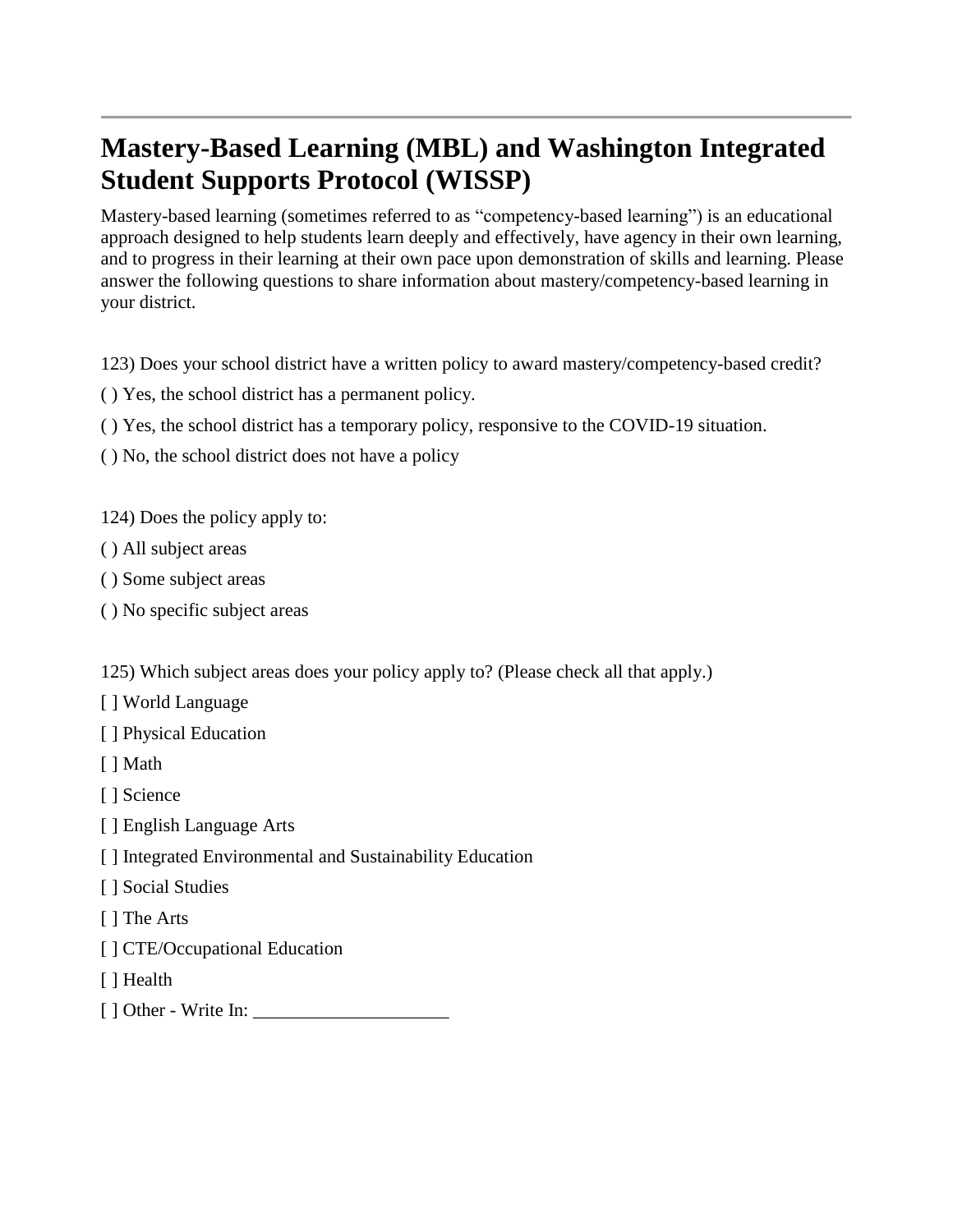126) Does your school district have a school that offers a fully mastery/competency-based program? A mastery/competency-based program includes the following (WAC [180-51-051\(1\)\(b\)\)](https://app.leg.wa.gov/WAC/default.aspx?cite=180-51-051&pdf=true):

- Student agency. Students help direct their own learning. MBL values the knowledge, skills, and interests of every student.
- Relevance. Students are empowered to make interdisciplinary connections and use their learning in many ways. Learning is relevant and engaging for students and can be applied outside of the classroom.
- Differentiation. Students receive help based on their individual interests and needs. Students move forward at their own pace.
- Inclusion. Students experience compassion and belonging. MBL honors the unique contributions of every student and the knowledge they bring from their diverse cultures and communities.
- Innovative assessment tools. Students demonstrate mastery of skills or concepts through tests, portfolios, projects, or other demonstrations. Students and educators are encouraged to try new tools. Assessments are aligned to standards and allow students to show what they know as well as provide valuable feedback on the areas in which students need to deepen their learning.

( ) Yes

 $()$  No

*If "Yes"* 127) Which schools in your school district offer a mastery-/competency-based  $\mathbf{program?}$ 

128) Does the school district offer credit for Work-Integrated Learning (e.g. internships or other work experience)

( ) Yes

 $()$  No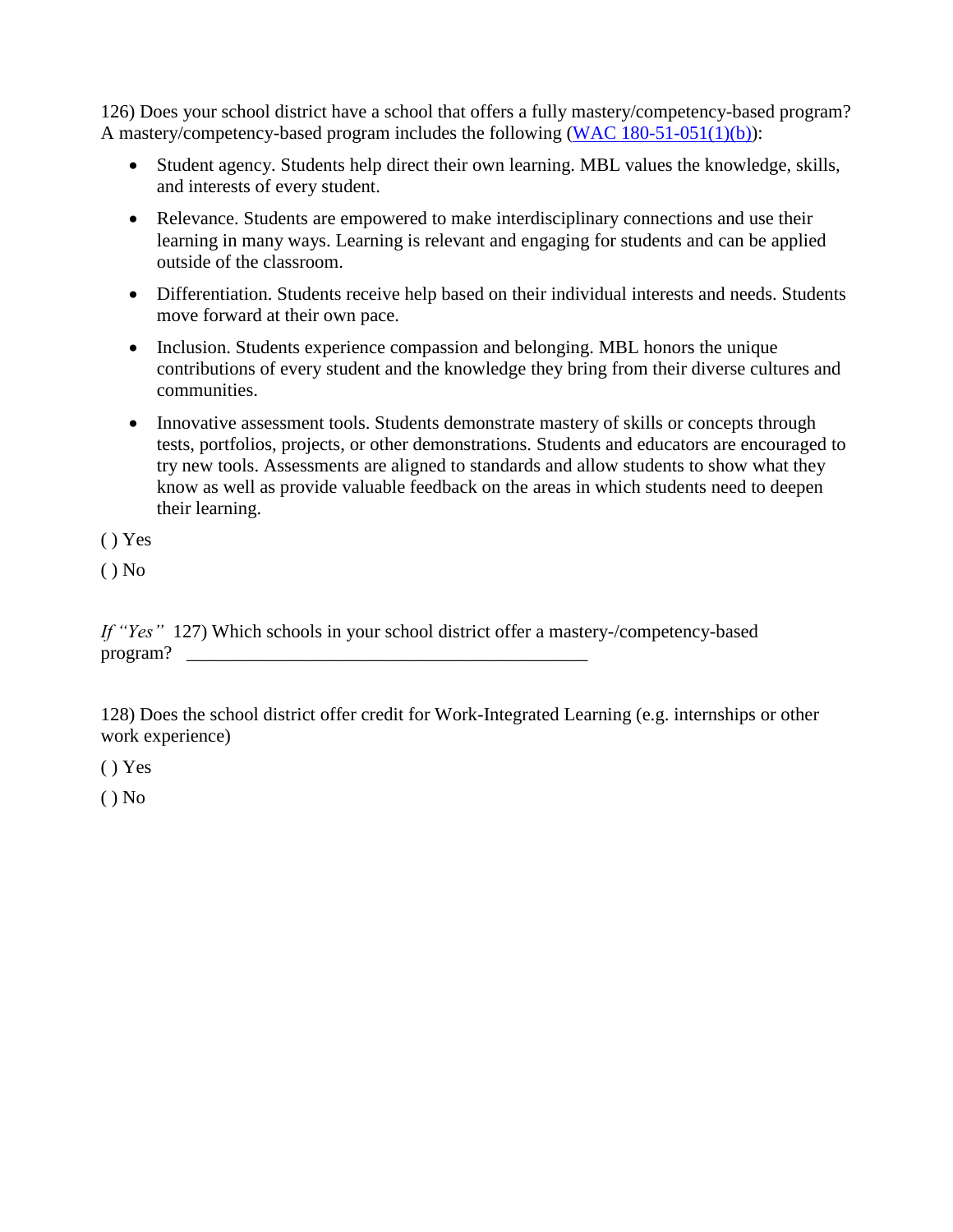129) In 2016, the Washington State Legislature created the [Washington](https://www.k12.wa.us/student-success/support-programs/multi-tiered-system-supports-mtss/washington-integrated-student-supports-protocol-wissp) Integrated Student Supports [Protocol](https://www.k12.wa.us/student-success/support-programs/multi-tiered-system-supports-mtss/washington-integrated-student-supports-protocol-wissp) (WISSP) when it passed 4SHB 1541. Integrated student supports (ISS) are a school-based approach to promoting students' academic success by developing or securing and coordinating supports that target academic and nonacademic barriers to achievement. Integrated student supports are also known as full-service community schools, school community partnerships, community schools, school-based services, school-linked services, or full-service schools.

To what degree does the school district utilize the Washington Integrated Student Supports Protocol? (Choose the most fitting response for your school district)

( ) The protocol factors in all that we do. We use the protocol extensively.

( ) We use the protocol often.

( ) We rarely use the protocol.

( ) I have heard of the protocol, but we do not consciously use it.

( ) I have heard of the protocol, but we do not use it.

( ) I have not heard of the protocol, so I do not know if we use it.

*If "Rarely or No"* 130) Why does your school district never or rarely use the protocol?

( ) Yes, the school district has a formal policy.

\_\_\_\_\_\_\_\_\_\_\_\_\_\_\_\_\_\_\_\_\_\_

( ) No, the school district does not have a formal written policy.

*If "No"* 132) In the previous question, you indicated that your school district does not have a formal policy to award credit by subject area for students currently or formerly in institutionalized educational settings who pass all or part of the General Educational Development (GED) assessment. The awarding of credits under the described conditions is a new requirement specified in HB [1295](https://lawfilesext.leg.wa.gov/biennium/2021-22/Pdf/Bills/Session%20Laws/House/1295-S2.SL.pdf?q=20220511112548) and codified in RCW [28A.320.192.](https://apps.leg.wa.gov/rcw/default.aspx?cite=28a.320.192#:~:text=School%20districts%20must%20award%20at,a%20general%20education%20development%20test.) If you answered the question in error, please go back and correct your response. If you have not implemented the requirement, please confirm that you will develop the policy and implement as required and as soon as possible.

( ) Yes, we will develop and implement the required policy.

<sup>131)</sup> Does your school district have a formal policy to award credit by subject area for students currently or formerly in institutionalized educational settings who pass all or part of the General Educational Development (GED) assessment?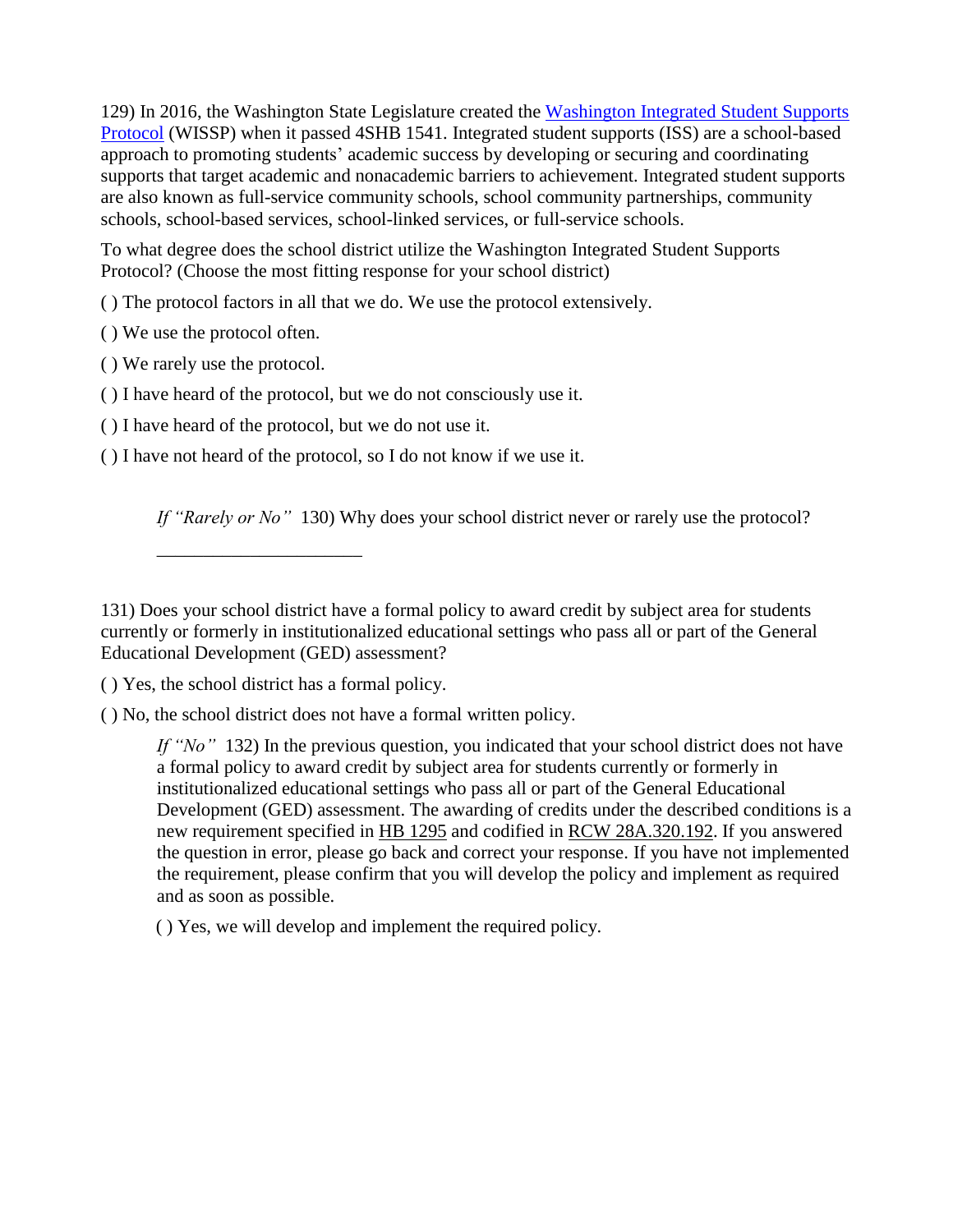# **2020-2021 Graduation Requirement Emergency Waiver Administration**

Engrossed House Bill 1121, signed into law during the 2021 Legislative session, authorizes the State Board of Education (SBE) to establish an emergency waiver program to allow school districts to waive certain high school graduation requirements on an individual student basis after the district makes a good faith effort to help the student meet the requirements. The legislation requires the SBE to provide the education committees of legislature with an analysis of waiver usage and any concerns regarding school district implementation of the waiver.

The following set of questions ask about use of the *Emergency Waiver of Certain Graduation Requirements* for students graduating in the 2020-21 school year. This waiver is also known as the Graduation Requirements Emergency Waiver (GREW). This part of survey is retrospective as it looks back in time and seeks to learn about what has already occurred.

For more information, please see:

- Authorizing legislation: [Chapter](http://lawfilesext.leg.wa.gov/biennium/2021-22/Pdf/Bills/Session%20Laws/House/1121.SL.pdf?q=20210628140557) 7, Laws of 2021, EHB 1211
- Program rules: Chapter [180-111](https://simbli.eboardsolutions.com/Meetings/Attachment.aspx?S=36030949&AID=11217&MID=607) WAC
- [Emergency](https://sbe.wa.gov/our-work/emergency-waiver-program) Waiver webpage

*For select districts* 133) Our records show that your school district received authority to grant emergency waivers for certain graduation requirements for students graduating in the 2020-21 school year. Is this correct?

( ) Yes

 $()$  No

134) Did the school district grant any students an emergency waiver from high school graduation requirements in 2020-21?

( ) Yes

 $()$  No

135) Did the school district administer the emergency waiver of graduation requirements in accordance with program rules established in Chapter [180-111](https://simbli.eboardsolutions.com/Meetings/Attachment.aspx?S=36030949&AID=11217&MID=607) WAC?

( ) Yes

 $()$  No

*If "No"* 136) In the prior question, you indicated that the school district did not administer the emergency waiver of graduation requirements in accordance with program rules. If this is an error, please go back and correct this answer. If the response is correct, please briefly explain in what manner the program rules were not followed.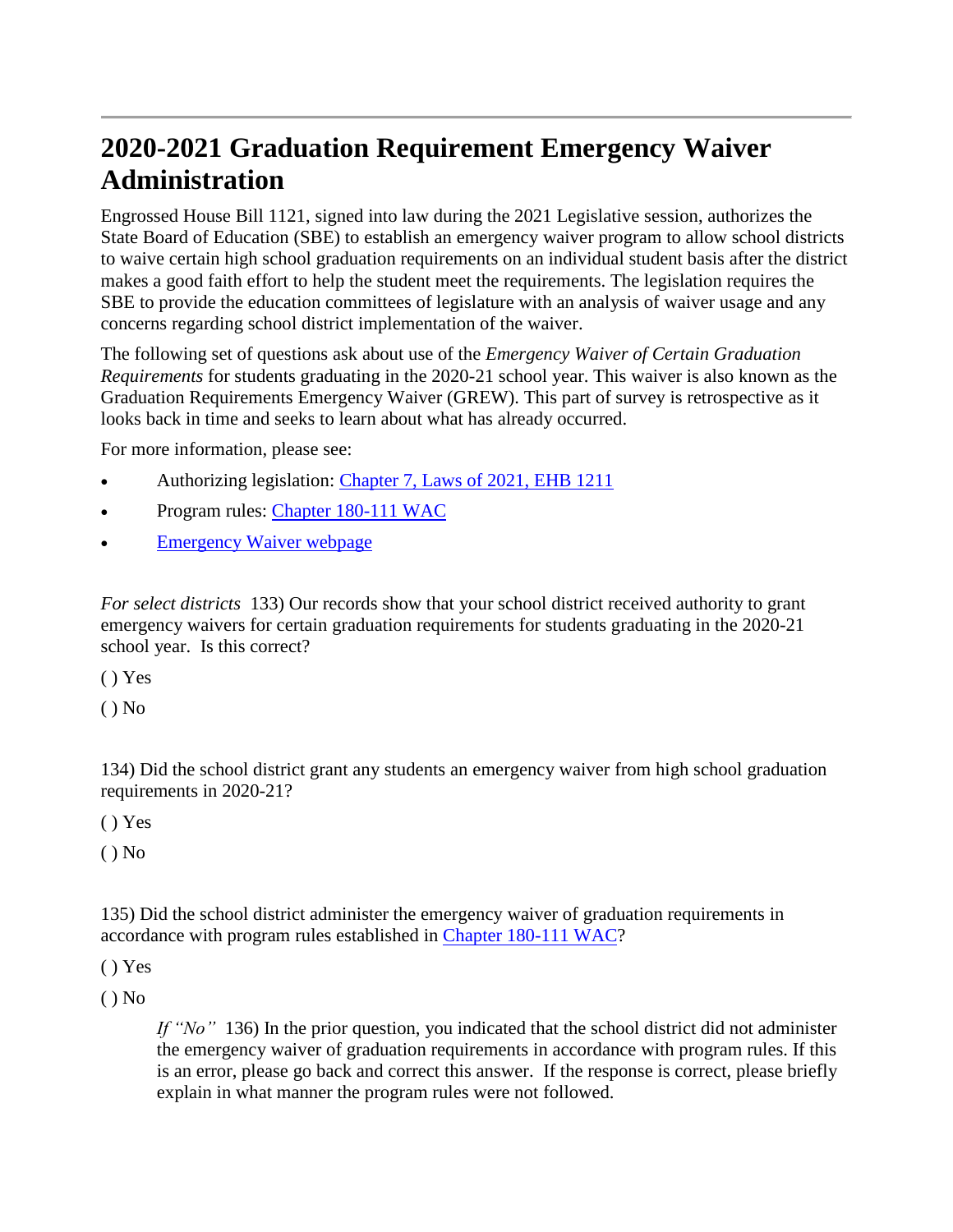137) Please describe the actions the school district took to ensure equity in administration of the graduation requirement emergency waiver program. \_\_\_\_\_\_\_\_\_\_\_\_\_\_\_\_\_\_\_\_\_\_\_\_\_\_\_\_\_\_\_

*If "Yes"* 138) The following question seeks information on your school district's good faith efforts to support each student who was considered for the waiver in meeting the credit and pathway requirements. To what degree did the school district provide individual student advising on the following topics to students being considered for the emergency waiver?

|                                                                                                                                                                                | <b>Not</b><br>Provided | Provided<br>for Some | Provided<br>for Most | Provided<br>for All |
|--------------------------------------------------------------------------------------------------------------------------------------------------------------------------------|------------------------|----------------------|----------------------|---------------------|
| What supports the individual student<br>needs to be successful                                                                                                                 |                        | $\left( \ \right)$   |                      |                     |
| How the individual student might meet<br>the graduation requirements, including the<br>feasibility of summer or a partial or full<br>additional year of high school enrollment |                        | $\left( \ \right)$   |                      |                     |
| Whether the emergency waiver is<br>appropriate for the individual student                                                                                                      |                        |                      |                      |                     |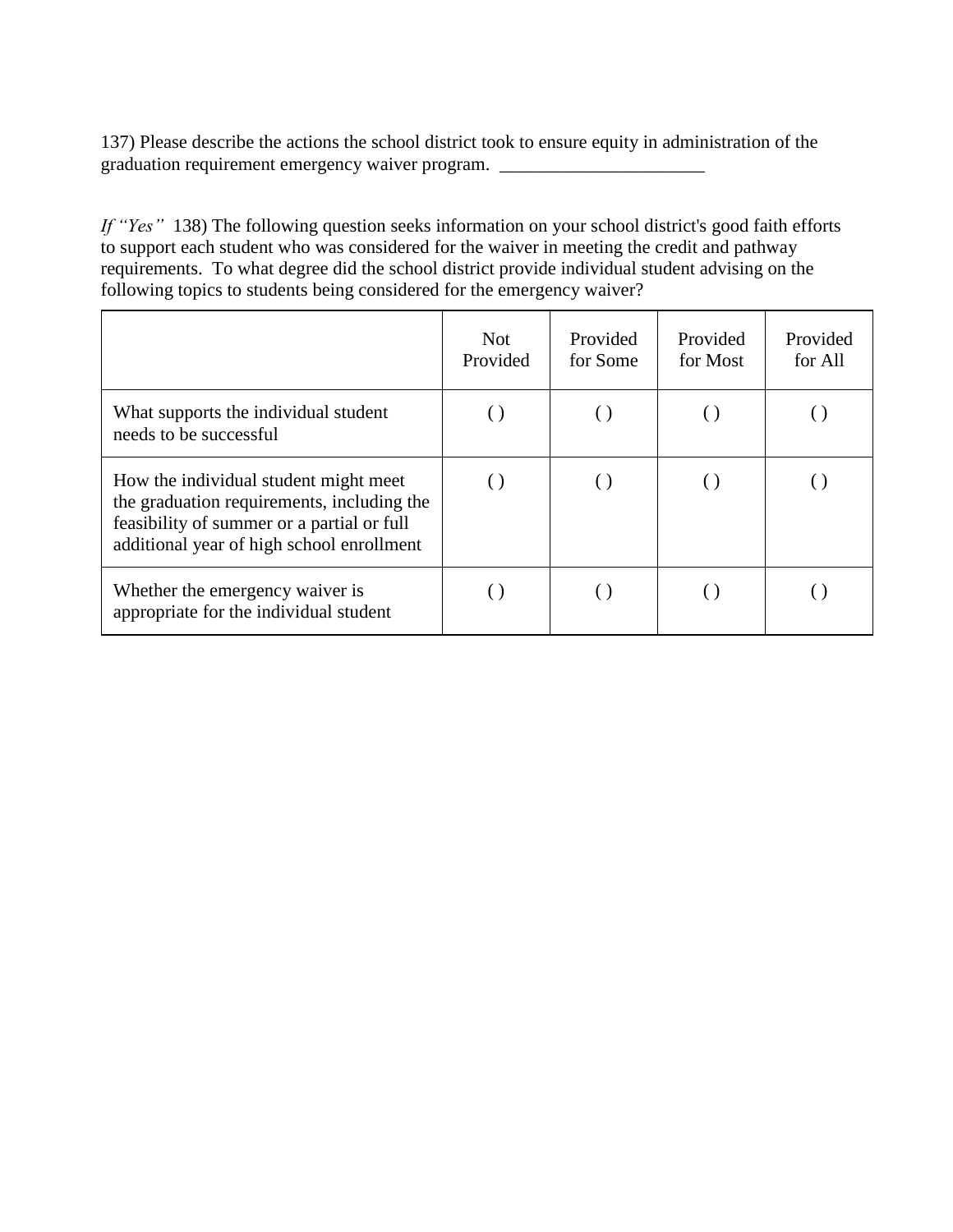# **Certification by Respondent**

The certification and submission should be completed by the school district Superintendent or another person with the authority to sign for the school district.

139) Certification

|                                                                                                                                                                                                    | Yes |  |
|----------------------------------------------------------------------------------------------------------------------------------------------------------------------------------------------------|-----|--|
| Do you certify that the school district Superintendent or designee<br>has or will review and provide a copy of this Basic Education<br>Compliance document to the local School Board of Directors? |     |  |
| Do you certify that the school district has maintained records<br>supporting this certification for auditing purposes?                                                                             |     |  |

*If "No"* 140) You are seeing this prompt because you responded "No" to at least one of the previous questions. If this is not correct, go back and change your response. Be advised that the school district Board of Directors has the duty of ensuring that the school district provides instruction of sufficient quantity and quality and gives students the opportunity to complete graduation requirements that are intended to prepare them for postsecondary education, gainful employment, and citizenship. The program established under [RCW](https://apps.leg.wa.gov/RCW/default.aspx?cite=28A.150.220) [28A.150.220](https://apps.leg.wa.gov/RCW/default.aspx?cite=28A.150.220) shall be the minimum instructional program of basic education offered by school districts. The school district Board of Directors are expected to review this information with the Superintendent or a designee. ( ) Continue

141) Name of Person Responsible for this Submission \_\_\_\_\_\_\_\_\_\_\_\_\_\_\_\_\_\_\_\_\_\_\_

142) Title of Person Responsible for this Submission \_\_\_\_\_\_\_\_\_\_\_\_\_\_\_\_\_\_\_\_\_\_\_

143) Email of Person Responsible for this Submission \_\_\_\_\_\_\_\_\_\_\_\_\_\_\_\_\_\_\_\_\_\_\_

144) Phone Number of Person Responsible for this Submission \_\_\_\_\_\_\_\_\_\_\_\_\_\_\_\_\_\_\_\_\_\_\_

145) Date of Submission \_\_\_\_\_\_\_\_\_\_\_\_\_\_\_\_\_\_\_\_\_\_\_

146) Optional: Is there anything else you would like to share?